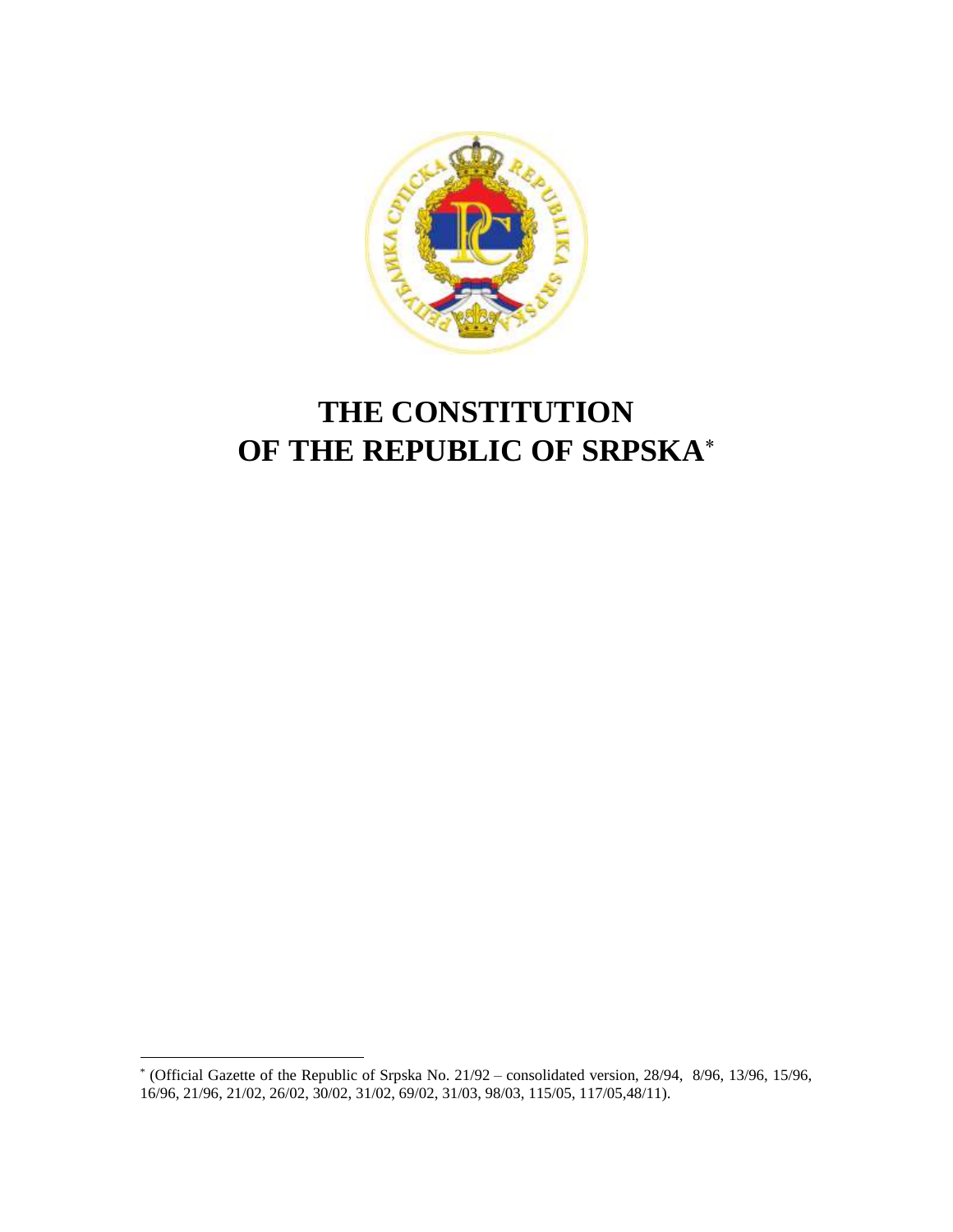**Observing the will of its constituent peoples and citizens to establish and preserve the Republic of Srpska and base the constitutional organisation of the Republic upon the observance of dignity, freedom and equality of human individuals, upon equality of ethnic communities, democratic institutions, the rule of law, social justice, pluralistic society, guarantees for and protection of human freedoms and rights and the rights of minority groups in accordance with international standards, non- discrimination and observance of the rules of market economy;**

**Seeking to ensure peace, tolerance and general welfare;**

**Intending to contribute to the development of friendly relations among nations and states;**

**Proceeding from the determination of the Republic of Srpska to comply with and consistently enforce the General Framework Agreement for Peace in Bosnia and Herzegovina, which unequivocally adopts, confirms and guarantees the constitutional status of the Republic of Srpska as one of two entities within Bosnia and Herzegovina;**

**The National Assembly of the Republic of Srpska hereby adopts**<sup>1</sup>

# **THE CONSTITUTION OF THE REPUBLIC OF SRPSKA**

# **I. GENERAL PROVISIONS**

# **Article 1**<sup>2</sup>

**The Republic of Srpska is a territorially unified and indivisible constitutional and legal entity.**

**The Republic of Srpska shall independently perform its constitutional, legislative, executive and judicial functions.**

**The Republic of Srpska is one of the two equal entities in Bosnia and Herzegovina.**

**Serbs, Bosniaks and Croats as constituent peoples, along with Others and citizens shall participate in exercising functions and powers in the Republic of Srpska equally and without discrimination.**

<sup>&</sup>lt;sup>1</sup> The Preamble has been replaced by Amendment LXVI.

 $2$  Article 1 has been replaced by Amendment XXVII as replaced by Amendment XLIV further replaced by Amendment LXVII.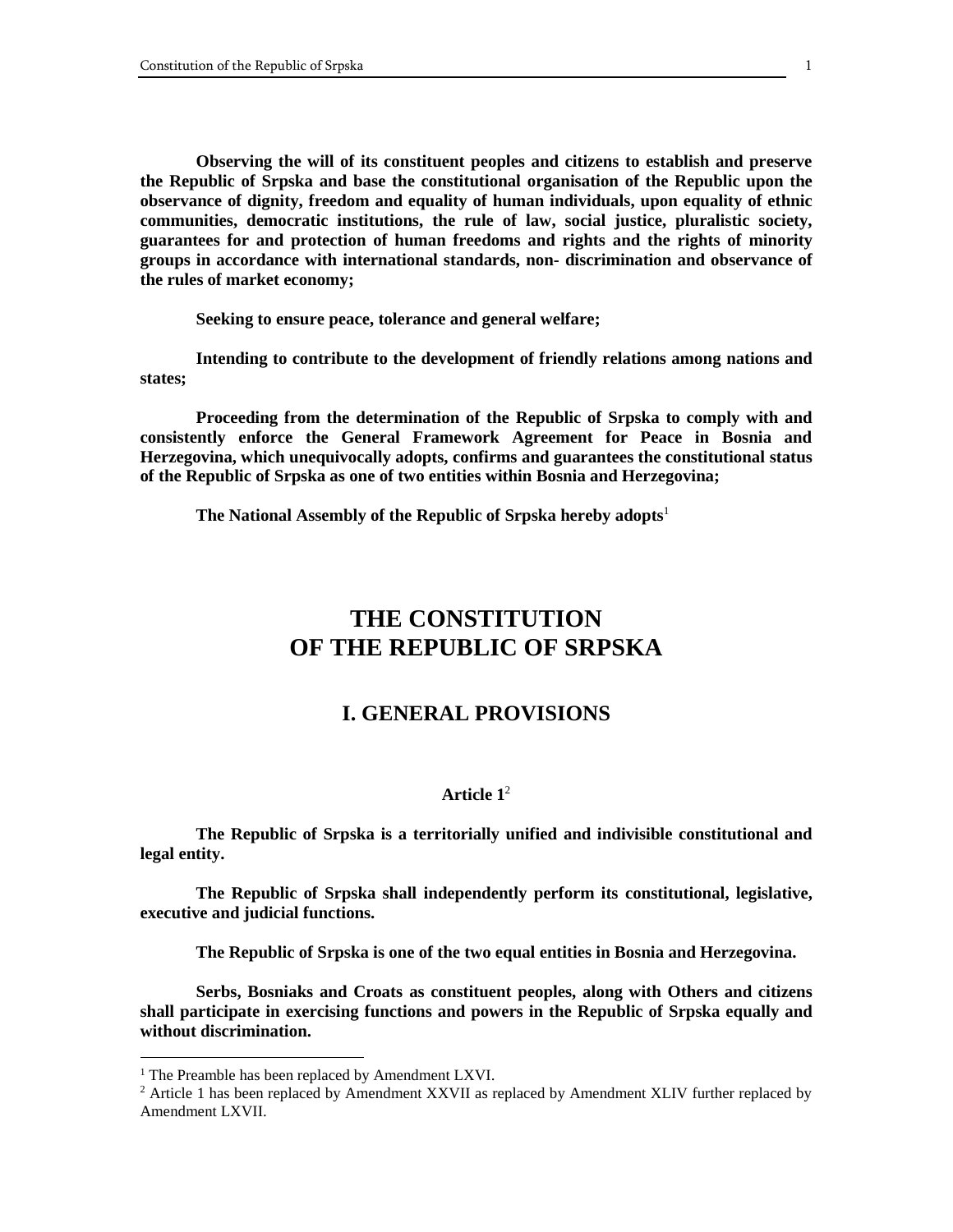**The territory of the Republic shall be unified, indivisible and inalienable.**

**A proposal to change the Inter-Entity Boundary Line between the Republic of Srpska and the Federation of Bosnia and Herzegovina may be decided by a referendum in the Republic.**

# **Article 3**<sup>4</sup>

**All state functions and powers shall belong to the Republic, with the exception of those which, according to the Constitution of Bosnia and Herzegovina, have been placed within the exclusive competence of the institutions of Bosnia and Herzegovina.**

### **Article 4**<sup>5</sup>

**The Republic may, according to the Constitution of Bosnia and Herzegovina, establish special parallel relations with the Federal Republic of Yugoslavia and its constituent republics.**

# **Article 5**<sup>6</sup>

The constitutional organisation of the Republic shall be based upon:

- guarantee and protection of human freedoms and rights in accordance with international standards,

- guarantee of ethnic equality **and protection of vital interests of the constituent peoples,**

- social justice,
- rule of law,
- market economy,
- multi-party political system,
- parliamentary democracy and division of power,
- free elections,

- local self-government,
- protection of the rights of ethnic groups and other minorities.

<sup>&</sup>lt;sup>3</sup> Article 2 Paragraph 1 has been replaced by Amendment XLV; Paragraph 2 has been replaced by Amendment XXVIII as replaced by Amendment LV, where the word "*border*" has been replaced by Amendment LXVIII with "*Inter-Entity Boundary Line*".

<sup>4</sup> Article 3 of the Constitution has been replaced by Amendment XLVI Item 1 as replaced by Amendment LVI Item 1.

<sup>&</sup>lt;sup>5</sup> Article 4 of the Constitution has been replaced by Amendment XXIX as amended by Amendment XLVI Item 2 as replaced by Amendment LVI Item 2.

<sup>6</sup> Article 2 Line 5 of the Constitution has been amended by Amendment LXIX, where the words "*and protection of vital interests of the constituent peoples*" have been added.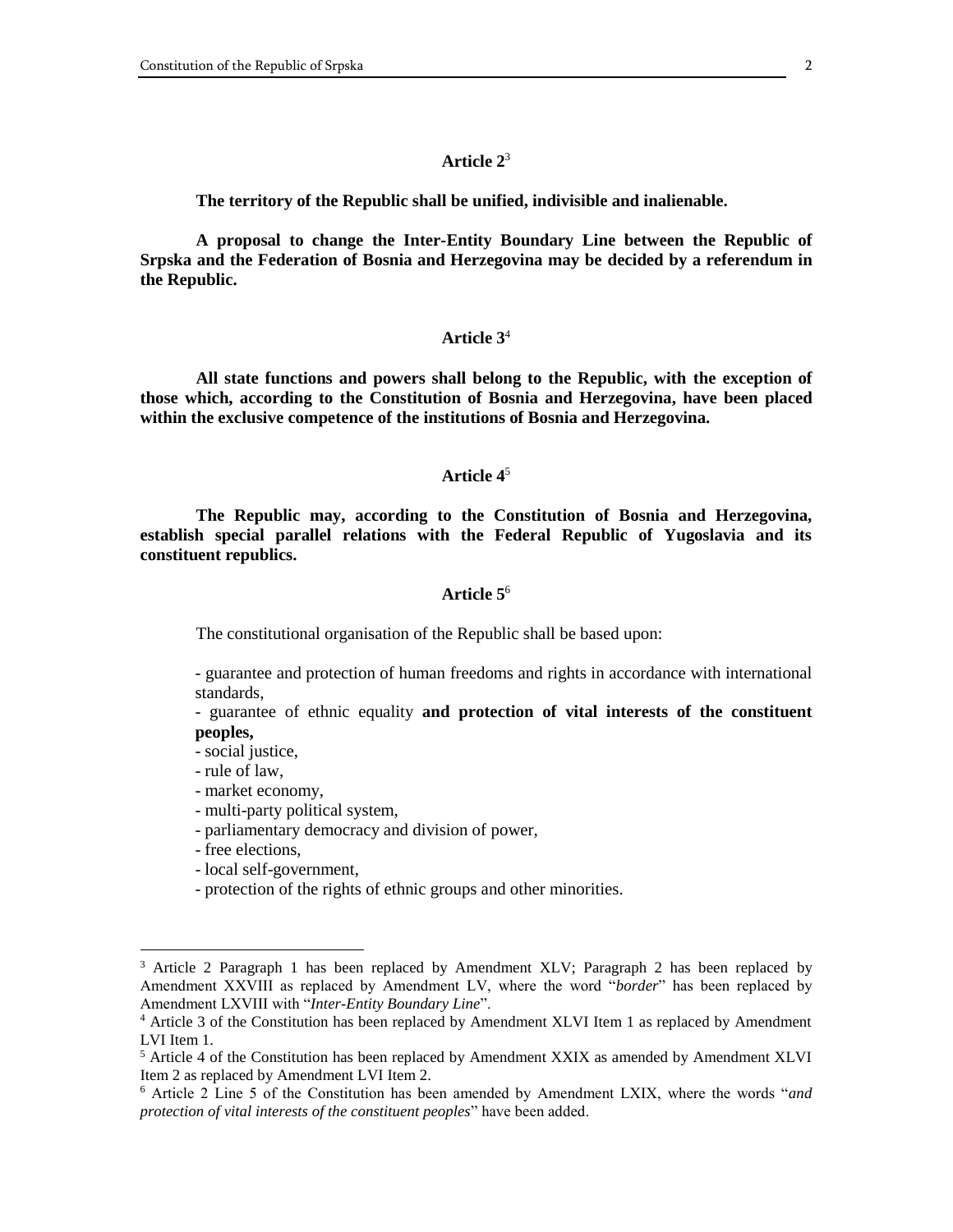#### **Citizens of the Republic shall have citizenship of the Republic of Srpska.**

**A citizen of the Republic of Srpska may not be deprived of citizenship.**

### **Article 7**<sup>8</sup>

**The official languages of the Republic of Srpska shall be: the language of the Serb people, the language of the Bosniak people and the language of the Croat people. The official scripts shall be Cyrillic and Latin.**

In regions populated by communities speaking other languages, their languages and scripts shall also be in official use as provided by law.

# Article 8

The Republic shall have its flag, coat-of-arms and national anthem.

The flag, the coat-of-arms and the wording of the national anthem shall be provided for by a constitutional statute.

### Article 9

The capital of the Republic shall be Sarajevo.

# **II. HUMAN RIGHTS AND FREEDOMS**

# Article 10

Citizens of the Republic shall be guaranteed equal freedoms, rights and duties; they shall be equal before the law and enjoy equal legal protection irrespective of their race, sex, language, ethnic origin, religion, social background, birth, education, financial standing, political and other beliefs, social status and other personal circumstances.

Human life shall be inviolable.

 $\overline{a}$ 

The death penalty may be pronounced exclusively for capital crimes.

#### Article 12

The personal freedom and safety of man shall be inviolable.

<sup>&</sup>lt;sup>7</sup> Article 6 Paragraph 1 has been replaced by Amendment XLVII; Paragraph 2 has been added by Amendment XXX as replaced by Amendment LXX.

<sup>&</sup>lt;sup>8</sup> Article 7 Paragraph 1 of the Constitution has been replaced by Amendment LXXI.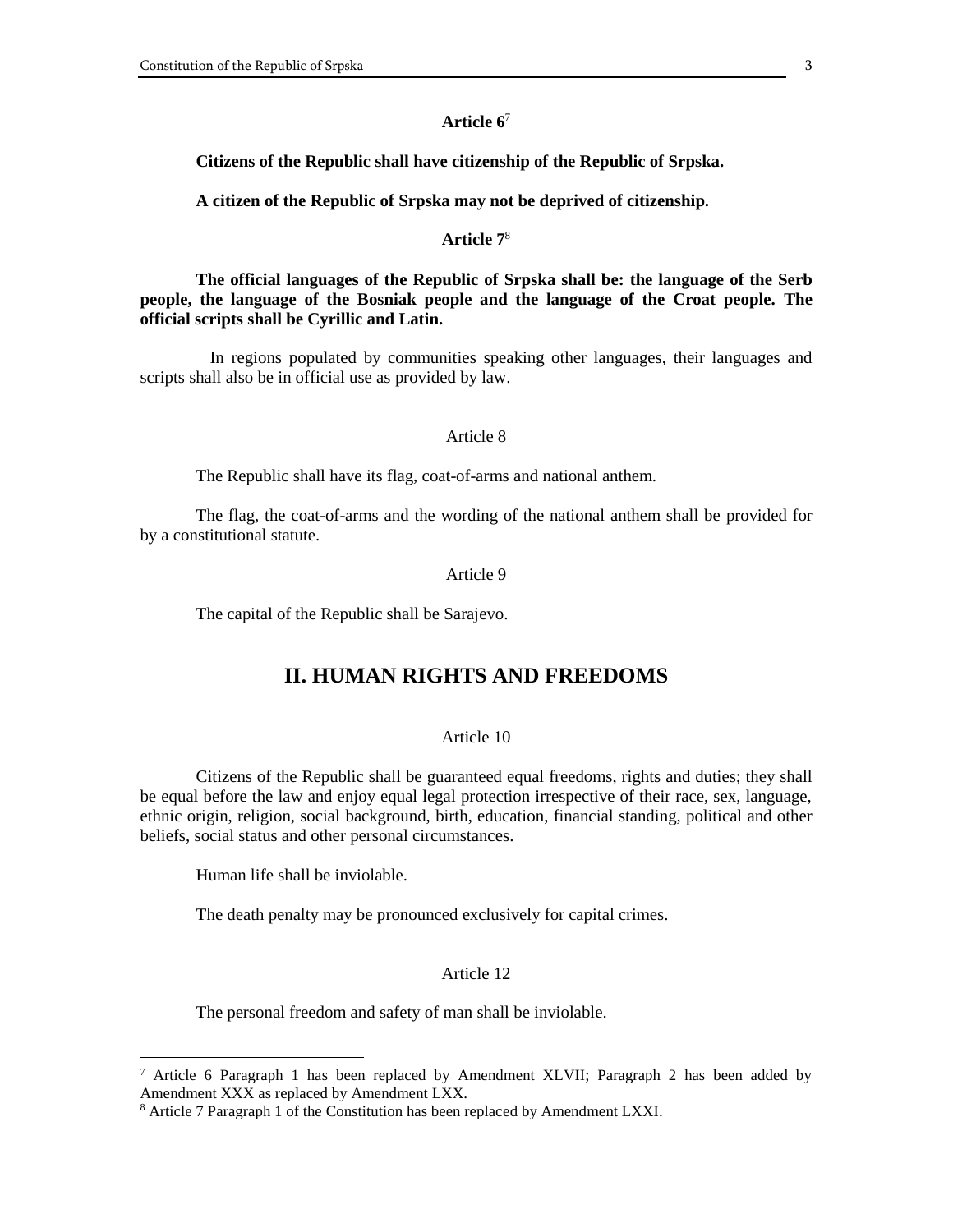$\overline{a}$ 

No one may be deprived of their liberty or restricted in it except in such cases and pursuant to such procedures as provided by law.

#### Article 13

Human dignity, physical and spiritual integrity, personal privacy, personal and family life shall be inviolable.

# Article 14

No one may be subjected to torture, cruel, inhuman or degrading treatment or punishment.

Any form of coercion in obtaining confessions or statements shall be prohibited and punishable.

It shall be prohibited to conduct medical and other scientific experiments upon any person without his or her consent.

#### Article 15

Unlawful deprivation of liberty shall be punishable.

Deprivation of liberty may only last as long as there are legal conditions for it.

A person reasonably suspected of having committed an offence may be arrested and detained only when it is necessary for the purpose of the conduct of criminal proceedings or for reasons of public safety.

Detention shall be based on a court warrant, and only under certain conditions stipulated by law may be based on a decision of another body authorised by law, in which case the detention may last up to three days only.

Upon detention, the person detained must be handed a written court warrant with a statement of reasons. The **private** person<sup>\*</sup> has the right to appeal against the warrant of detention.

# Article 16

Everyone shall be entitled to equal protection of rights in any proceedings before a court and before other state authorities and organisation.

Everyone shall be guaranteed the right to appeal or any other legal remedy against the decisions by which his or her rights or legal interest are provided for.

<sup>\*</sup> There is a technical error in Article 15 Paragraph 5 of the Constitution. It is clear from the content of this Article that the word "*private*" should read "*detained*". (author's note).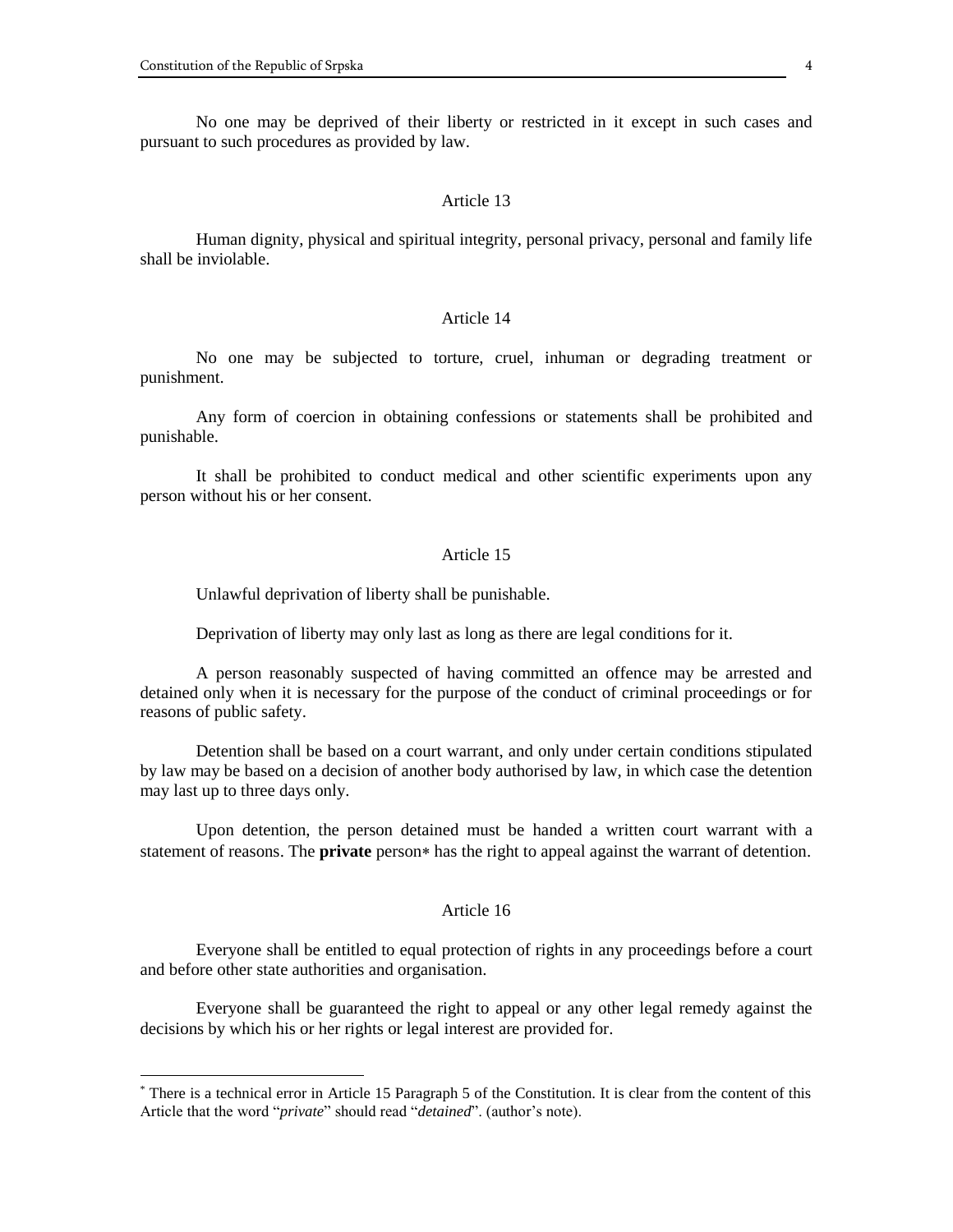Everyone shall be entitled to compensation for damage caused through unlawful or irregular actions by an official or a state body performing under state authority or as a bearer of public authority.

Any person unjustly convicted or unlawfully or without grounds deprived of liberty shall have the right to rehabilitation, compensation for damage, public apology and other rights as provided by law.

## Article 18

A person charged with a criminal offence shall be guaranteed a fair court trial.

A person charged with a criminal offence must be informed of the reasons for the charges brought against him or her without undue delay, within a time limit as provided by law.

Court proceedings shall not be conducted in the absence of the accused person.

If the person accused is inaccessible to the court, the court hearing may be conducted in his or her absence only in exceptional cases as provided by law.

# Article 19

The right to legal defence shall be guaranteed.

The right to choose a legal defence representative and to freely communicate with him or her shall be guaranteed.

The legal defence representative may not be held responsible for actions undertaken in the defence proceedings.

### Article 20

No one may be punished for an act that did not constitute a criminal offence or for which punishment was prescribed under law at the time when it was committed.

No one shall be presumed guilty for a criminal offence until found guilty in a final court judgment.

#### Article 21

Citizens shall have the right to freedom of movement, to dwell and to reside on the territory of the Republic of Srpska, to leave this territory and to return to it at any time.

Freedom of movement may be limited by law, but only where this is necessary to ensure the course of criminal proceedings, or to protect public safety and health.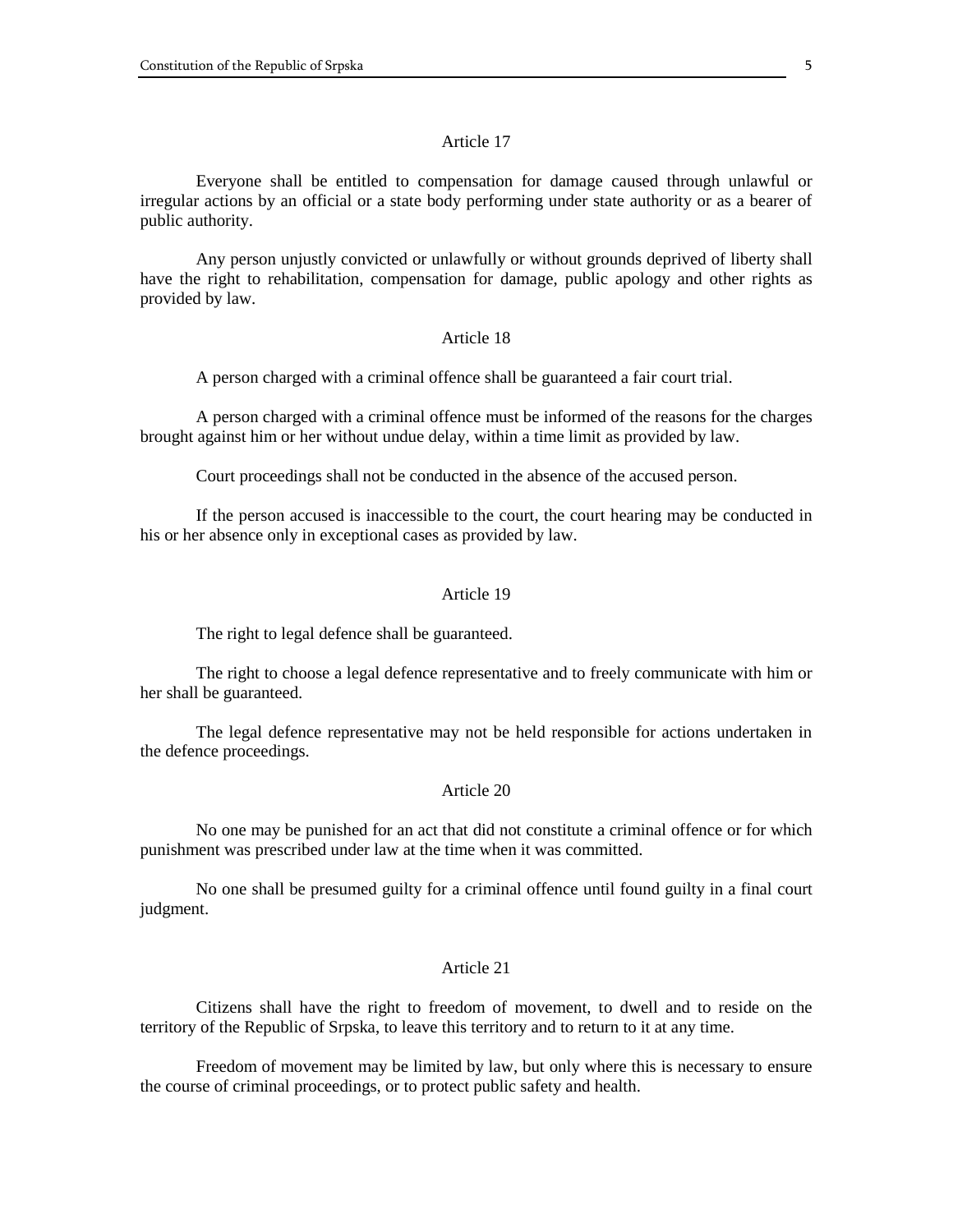No restrictions to this right may be introduced for political reasons.

# **Article 22**<sup>9</sup>

Freedom and privacy of correspondence and other forms of communication shall be inviolable.

Only a law may prescribe that, on the basis of a court warrant, freedom and privacy of correspondence and other forms of communication be suspended where it is necessary for the course of criminal proceedings or for reasons of national security.

# Article 23

The protection of privacy of personal data shall be guaranteed. The collection, processing and designated use of personal data shall be provided for by law.

The use of personal data contrary to the designated purpose for which such data have been collected shall be prohibited.

Citizens shall have the right to request and gain access to all the data related to them as contained in state and public authority files.

# Article 24

Dwellings shall be inviolable.

 $\overline{a}$ 

A law may prescribe that, on the basis of a court warrant, an official may enter dwellings or other premises of another person against their will and conduct a search. Such a search may only be conducted in the presence of two witnesses.

Subject to conditions provided by law, an official may enter the dwelling or other premises of another person without a court warrant and conduct a search where this is necessary for the apprehension of a criminal offender or to save people and property.

# Article 25

Freedom of thought and affiliation, conscience and conviction, as well as of public expression of opinion shall be guaranteed.

# **Article 26**<sup>10</sup>

Freedom of the press and other means of public communication shall be guaranteed.

<sup>9</sup> In Article 22 of the Constitution, the words "*and Yugoslavia*" have been deleted by Amendment LVII Item 4.

<sup>10</sup> In article 26 Paragraph 2 of the Constitution, the word "*independent*" has been replaced by the word "*news*" by Amendment XLIII Item 1.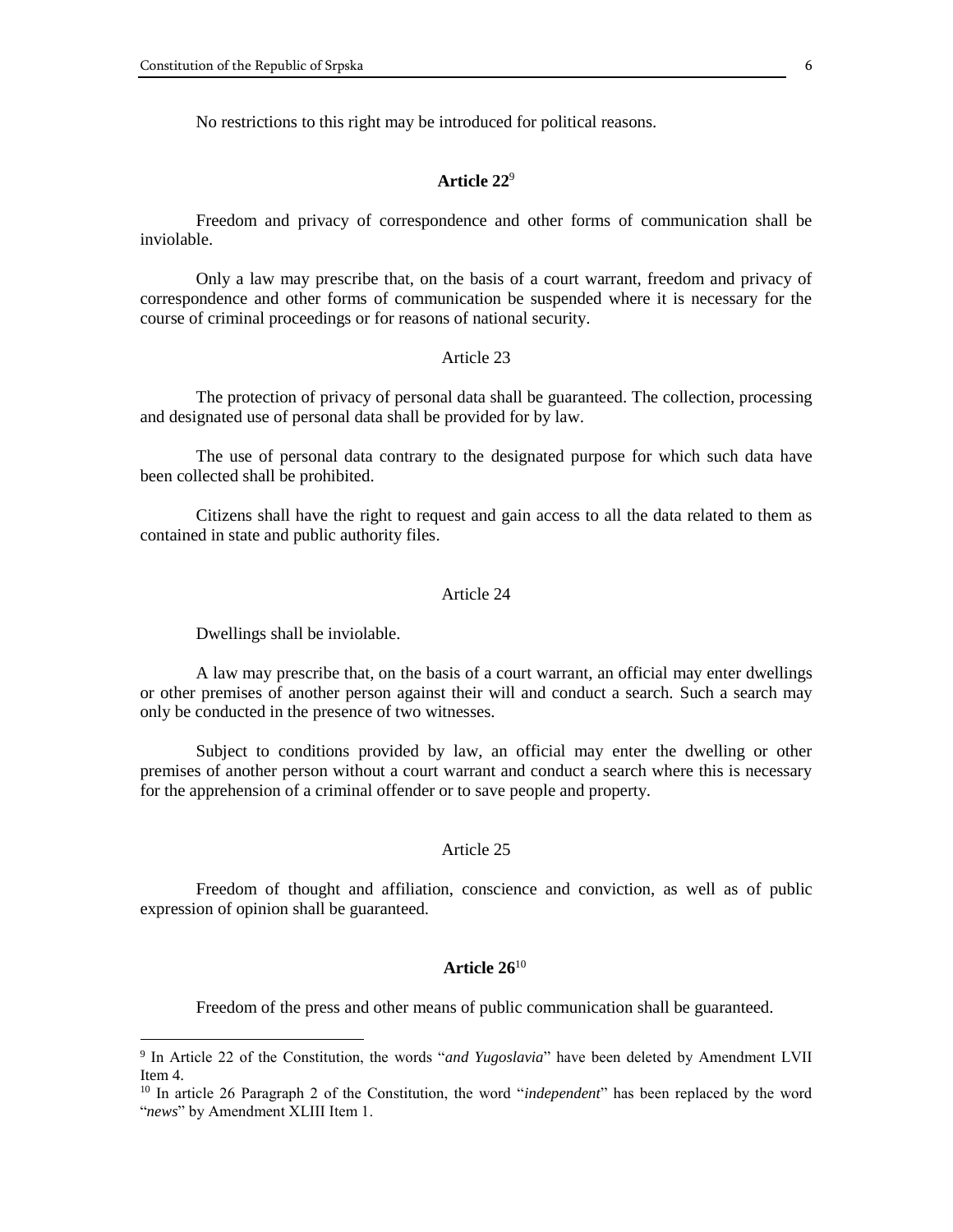Anyone is free to establish **news** organisations and publishing houses, to publish newspapers or to disseminate information via other media as provided by law.

Censorship of the press and other public information media shall be prohibited.

It is the duty of the public information media to inform the public timely, truthfully and without bias.

The right to correct untruthfully published information which has damaged a right or an interest of an individual or body shall be guaranteed, as shall be the right to compensation for damages arising thereby.

#### Article 27

Freedom of scientific, cultural and artistic endeavour shall be guaranteed.

The protection of copyright, intellectual and property rights deriving from scientific, cultural, artistic and other intellectual activities shall be guaranteed.

# **Article 28**<sup>11</sup>

Freedom of religion shall be guaranteed.

Religious communities shall be equal before the law and free to manage their religious affairs and practice religious services; they may open religious schools and conduct religious education in all schools at all levels of education; they may engage in commercial and other activities, receive gifts, establish and manage legacies, as provided by law.

The Serbian Orthodox Church shall be the church of the Serb people and other people of Orthodox religion.

# **Article 29**<sup>12</sup>

A citizen who has reached the age of eighteen years shall have the right to vote and to be elected.

The right of suffrage shall be universal and equal; elections shall be direct and by secret ballot.

**A person shall acquire the right of suffrage as provided in Article 29 based on proof of residence in a certain place for a period of time as provided by law.**

 $11$  Article 28 Paragraph 4 of the Constitution has been deleted by Amendment LXXII.

<sup>&</sup>lt;sup>12</sup> Article 29 of the Constitution has been supplemented with Amendment LVII Item 5.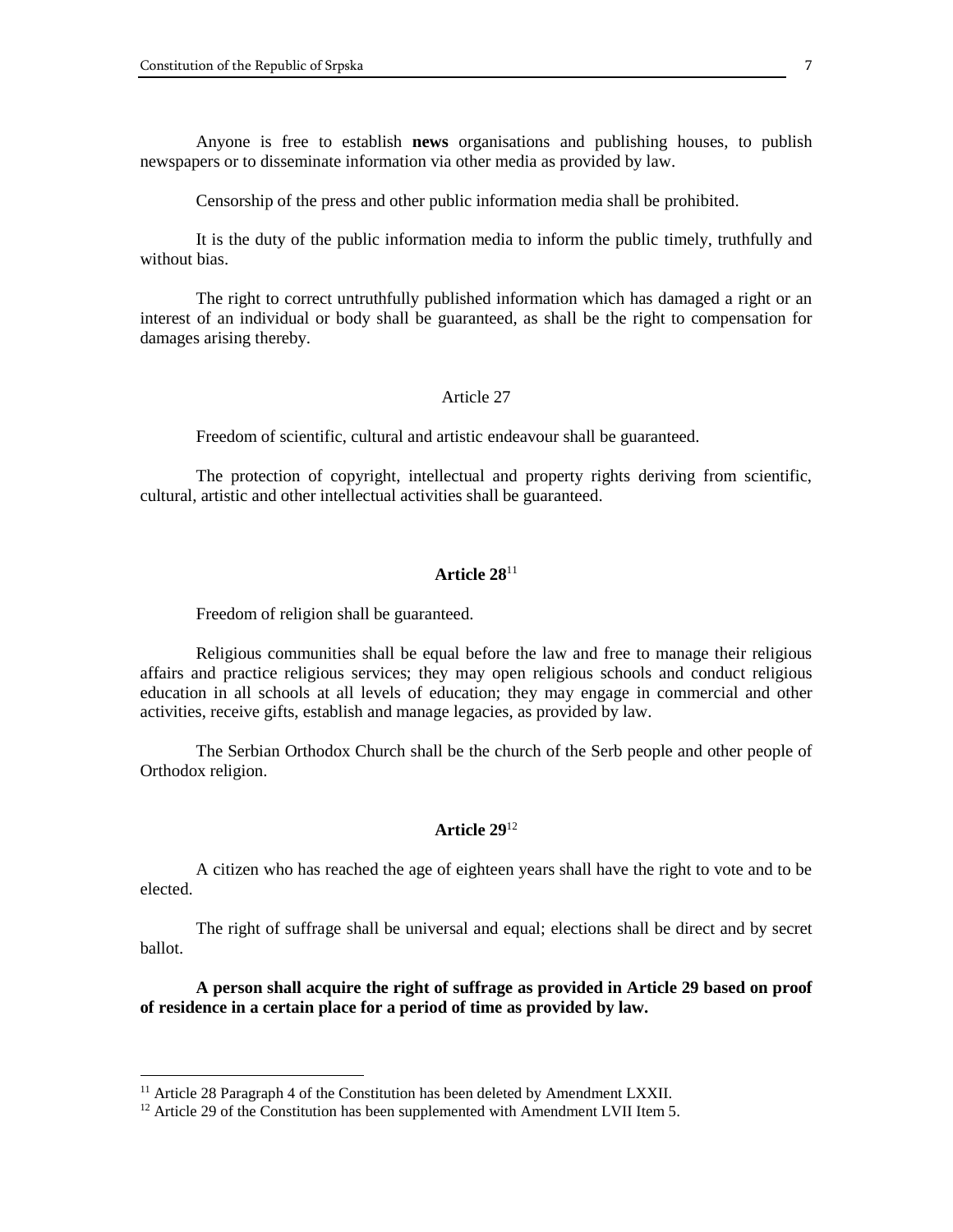Citizens shall have right to peaceful assembly and public protest.

The freedom of assembly may be restricted by law but only where this is necessary to protect the safety of people or property.

#### Article 31

Freedom of political organisation and activities in conformity with law shall be guaranteed.

Any political organisation or activity threatening the democracy, jeopardising the integrity of the Republic, violating the freedoms and rights guaranteed by the Constitution and any incitement to ethnic, racial or religious hatred and intolerance shall be prohibited.

#### Article 32

Every citizen has the right to publicly express his or her opinion about the performance of state authorities and other bodies and organisations, to submit complaints, petitions and proposals to them and to receive replies thereto.

No one may be held liable or suffer other adverse consequences because of a publicly expressed opinion regarding the performance of state authorities or because of his or her statements presented in a complaint, petition or proposal, unless by doing so he or she has committed a criminal offence.

#### Article 33

Every citizen has the right to participate in the management of public affairs and to have equal access to public services..

# **Article 34**<sup>13</sup>

Every citizen shall be guaranteed the freedom to express affiliation with his or her nation and culture, and the right to use his or her language and script.

No one shall be forced to declare his or her national affiliation.

# Article 35

Everyone shall have the right to a healthy environment. Everyone has the duty to protect and improve the environment, in accordance with the law and within his or her abilities.

#### Article 36

<sup>&</sup>lt;sup>13</sup> Article 34 Paragraph 3 of the Constitution has been deleted by Amendment LVII Item 6.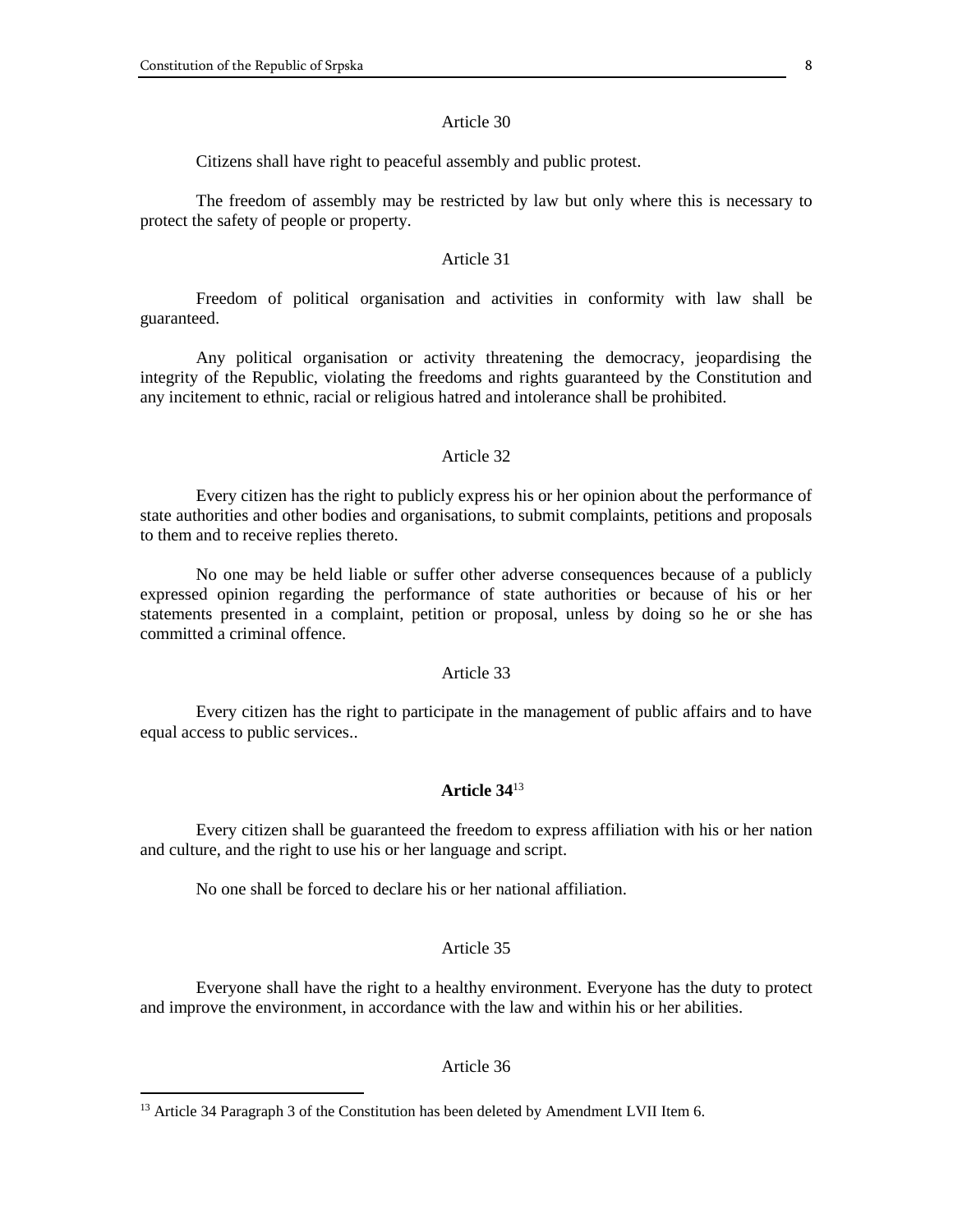The family, mother and child shall enjoy special protection.

Marriage and the relations within marriage and family shall be regulated by law.

Everyone shall be free to decide whether to have children.

Parents shall have the right and duty to raise and educate their children.

Children shall have the duty to care for their parents in need of help.

Children born out of wedlock shall have the same rights and duties as those born in wedlock.

Minors who are not cared for by their parents, as well as persons unable to look after themselves and protect their rights and interests shall enjoy special protection.

#### Article 37

Everyone has the right to health care.

The right to health care shall be guaranteed under conditions as provided by law.

Children, pregnant women and elderly persons shall be entitled to health care financed from public funds, whereas other persons shall enjoy this right under the conditions as provided by law.

### **Article 38**<sup>14</sup>

Everyone has the right to education under equal conditions.

Primary education is compulsory and shall be free of charge.

Everyone shall have access under equal conditions to secondary and tertiary education.

Citizens may open private schools in accordance with the law.

# Article 39

Forced labour shall be prohibited.

 $\overline{a}$ 

Everyone shall be free to choose his or her occupation and employment and shall have access under equal conditions to any position of employment.

<sup>14</sup> In Article 38 Paragraph 4 of the Constitution, the words "*and colleges*" have been deleted by Amendment XLII Item 2.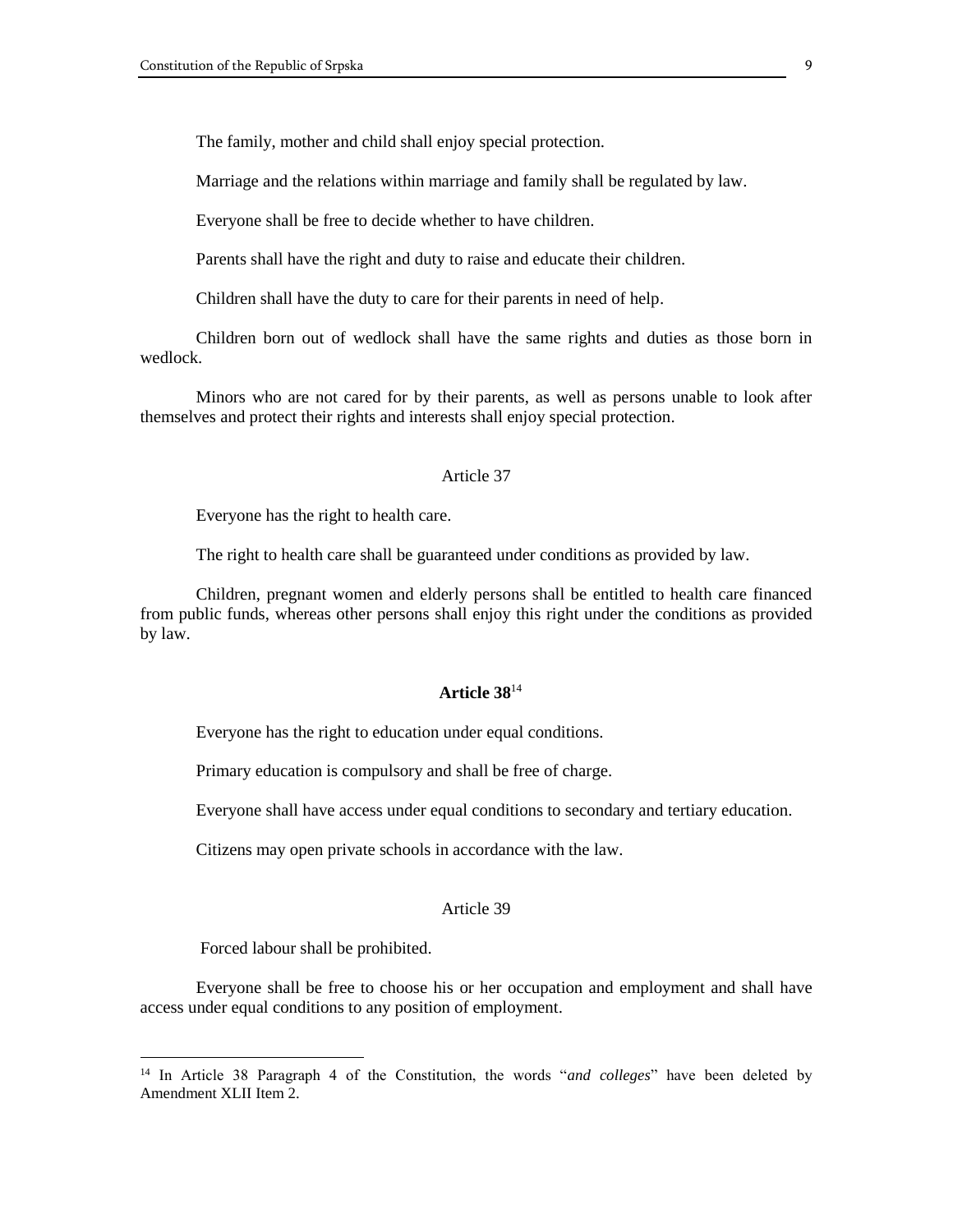Employment may be terminated against the will of the employee under conditions as provided by law and the collective bargaining agreement.

Every employee shall have the right to remuneration as provided by law and the collective bargaining agreement.

#### Article 40

Every employee shall be entitled to limited working hours, daily and weekly breaks, a paid annual leave and other leaves, in accordance with the law and the collective bargaining agreement.

Every employee shall have the right to occupational health and safety as provided by law.

Young persons, women and disabled persons shall enjoy special protection in the workplace.

#### Article 41

The freedom to establish, operate and join trade unions shall be guaranteed.

# Article 42

Employees shall have the right to strike under conditions as provided by law.

#### Article 43

The right of employed persons and their family members to social security and social insurance shall be provided for by law and the collective bargaining agreement.

The right to unemployment benefit during temporary unemployment shall be guaranteed under conditions provided by law.

Partially disabled citizens shall be given work-training for a suitable job and conditions for their employment shall be determined in accordance with the law.

The Republic shall provide assistance and social security to the disabled citizens who are unable to work and have no funds to support themselves.

# **Article 44**<sup>15</sup>

Aliens shall have the human rights and freedoms determined by the Constitution as well as other rights as provided by law and international agreements.

<sup>&</sup>lt;sup>15</sup> Article 44 Paragraph 2 of the Constitution has been deleted by Amendment LXXIII.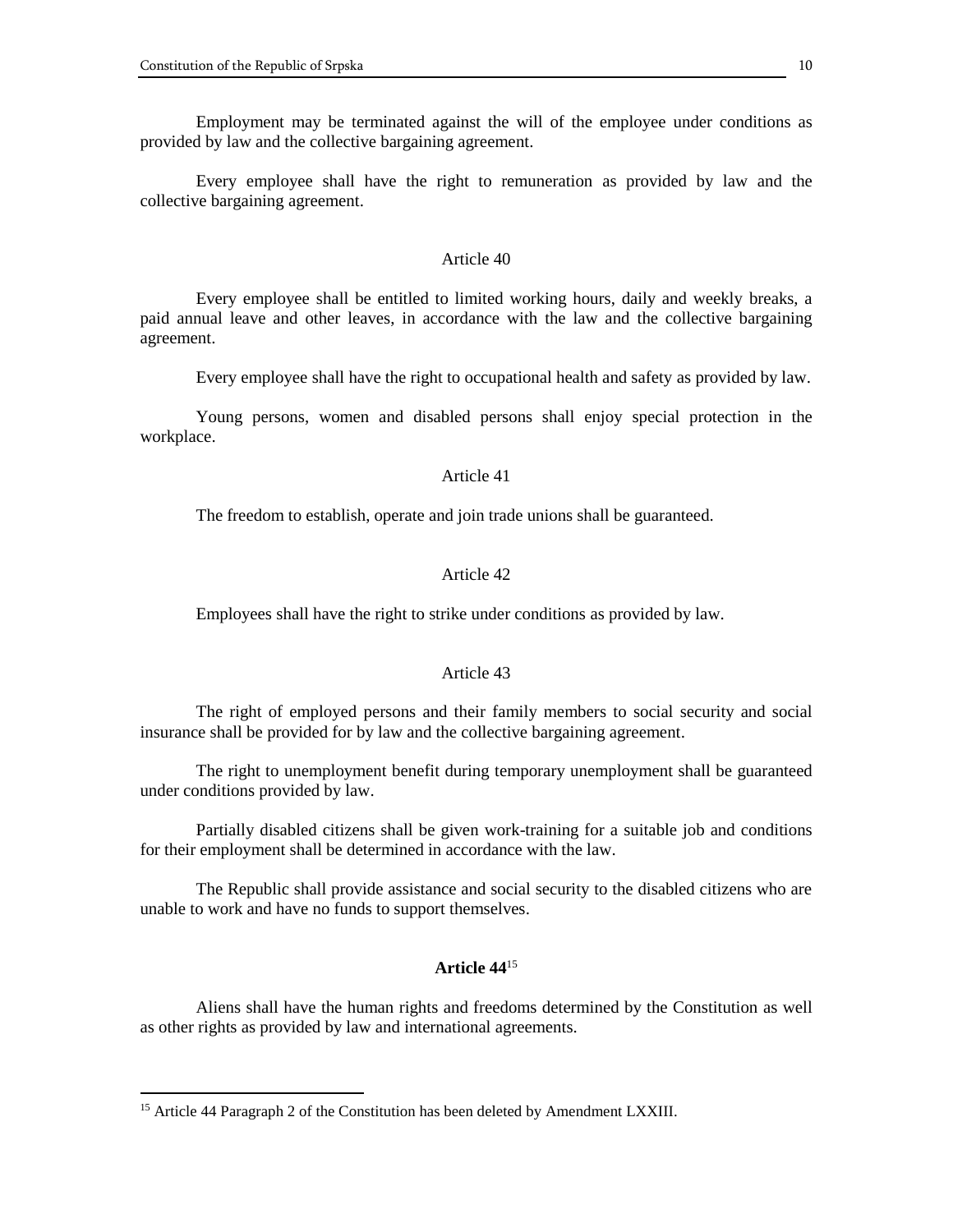Everyone has the duty to abide by the Constitution and law.

Everyone has the duty to perform conscientiously and responsibly any public function assigned to them.

#### Article 46

Everyone has the duty to assist others who are in need and to participate in averting public danger.

#### **Article 47**

(Article 47 has been deleted on the basis of Item 7 of Amendment LVII.)

# **Article 48** <sup>16</sup>

The rights and freedoms guaranteed by this Constitution may not be denied or restricted.

Judicial protection of the rights and freedoms guaranteed by this Constitution shall be ensured.

Anyone who violates any human right or fundamental freedom guaranteed by this Constitution shall be held personally liable for the violation and may not be excused on the basis of having acted upon someone else's order.

### **Article 49**<sup>17</sup>

Freedoms and rights shall be exercised and duties performed directly pursuant to the Constitution, unless the Constitution specifies that the conditions for certain freedoms and rights be determined by a law.

The manner in which particular rights and freedoms are exercised may be determined by a law only when it is absolutely necessary for their exercise.

**Where the provisions relating to human rights and freedoms in the Constitution of the Republic of Srpska and those in the Constitution of Bosnia and Herzegovina differ, the provisions that are more favourable for the individual shall apply.**

**The provisions of Articles 10, 21, 30, 32, 33, 34, 38 and 43 of the Constitution on rights and freedoms of citizens shall be considered as provisions on human rights and fundamental freedoms and shall therefore apply to all people and not only to citizens.**

<sup>&</sup>lt;sup>16</sup> Article 48 Paragraph 2 of the Constitution has been deleted by Amendment LVII Item 8; previous Paragraph 3 and Paragraph 4 have become Paragraph 2 and Paragraph 3 respectively.

 $17$  Article 49 Paragraph 3 of the Constitution has been deleted by Amendment XXXV Item 3.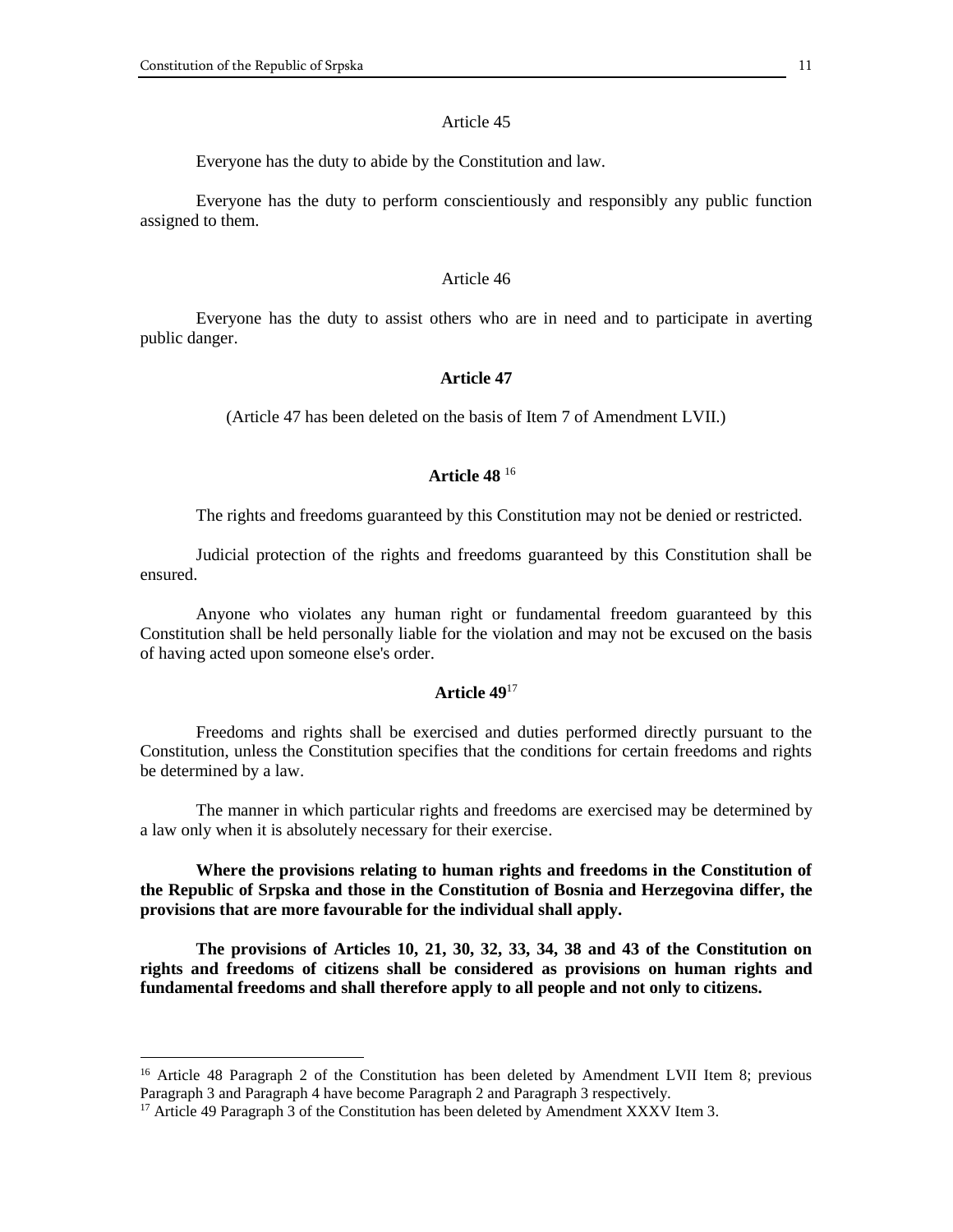**The provisions of Articles 13, 22, 23, 24, 25, 26, 28 and 30 of the Constitution relating to the rights and freedoms of citizens shall be exercised in conformity with the corresponding provisions of Articles 8 through 11 of the European Convention for the Protection of Human Rights and Fundamental Freedoms.**<sup>18</sup>

# **III. ECONOMIC AND SOCIAL RELATIONS**

#### Article 50

Economic and social relations shall be based on equality of all forms of ownership and on free enterprise, on independence of businesses and other forms of entrepreneurship to make revenues and realise profits, and on free movement of goods, labour and capital within the Republic as a single economic territory.

#### Article 51

The Republic shall stimulate economic development and ensure growth of social welfare for its citizens through measures of economic and social policy.

# Article 52

Free enterprise may be restricted by law only where it is necessary to protect the interests of the Republic, the environment, or public health and safety.

Monopolies shall be prohibited.

 $\overline{a}$ 

#### Article 53

The Republic shall ensure consumers' protection.

#### Article 54

All forms of ownership shall enjoy equal legal protection.

#### Article 55

The right to inheritance shall be guaranteed in accordance with the law.

#### **Article 56**<sup>19</sup>

<sup>&</sup>lt;sup>18</sup> The Chapter on Human Rights and Fundamental Freedoms of the Constitution has been supplemented with Amendment LVII Items 1 through 3.

<sup>&</sup>lt;sup>19</sup> Article 56 of the Constitution has been supplemented with Amendment XXXI Item 1.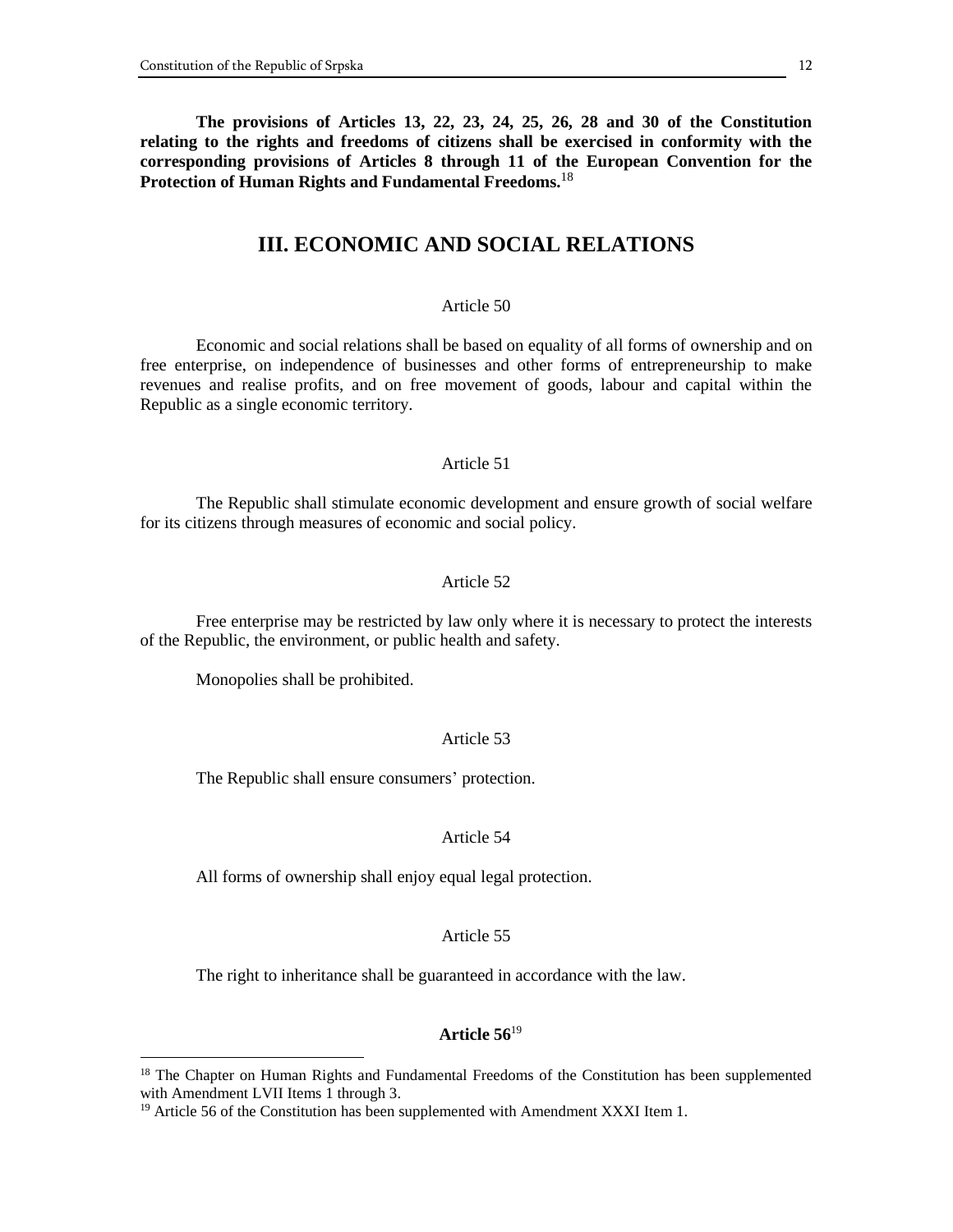Ownership rights may be limited or revoked by law, subject to fair compensation.

**During a state of war, immediate threat of war or emergency, the law may limit the disposal of assets owned by legal or natural entities or specify ways in which parts of such assets are to be used.**

### **Article 57**<sup>20</sup>

**Foreign persons may acquire ownership rights and rights based on the investment of capital in accordance with the law.**

**Ownership rights and other rights of a foreign investor acquired through an investment of capital may not be lessened or denied neither by law nor by any other legal act.**

**A foreign person shall be guaranteed the right to conduct commercial or other business activities, and shall be guaranteed all rights arising from such business, under conditions which cannot be changed to his or her detriment.**

**Foreign investors shall be guaranteed the freedom to take profit and invested capital out of the Republic.**

**Exceptionally, the law may restrict activities and areas in which foreign persons may establish private enterprises due to reasons of general public interest.**

# **Article 58**<sup>21</sup>

Ownership rights and obligations relating to publicly-owned assets, as well as the conditions of transferring these assets into other forms of ownership shall be regulated by law.

**"Publicly-owned or state-owned assets may be disposed of only according to the market criteria.**

# **Article 59**<sup>22</sup>

The use and exploitation of assets of special cultural, scientific, artistic or historical interest, or resources significant for natural or environmental protection may be limited, with the provision of full compensation to the owner.

The protection, exploitation, improvement and management of national assets, as well as the compensation for the usage of national assets and urban construction sites shall be regulated by law.

 $20$  Article 57 of the Constitution has been replaced by Amendment XLVIII.

<sup>&</sup>lt;sup>21</sup> Article 58 Paragraph 2 of the Constitution has been replaced by Amendment XXXI Item 2.

<sup>&</sup>lt;sup>22</sup> Article 59 Paragraph 1, 2 and 3 of the Constitution has been deleted by Amendment LXXIV; previous Paragraph 4 and Paragraph 5 have become Paragraph 1 and Paragraph 2 respectively.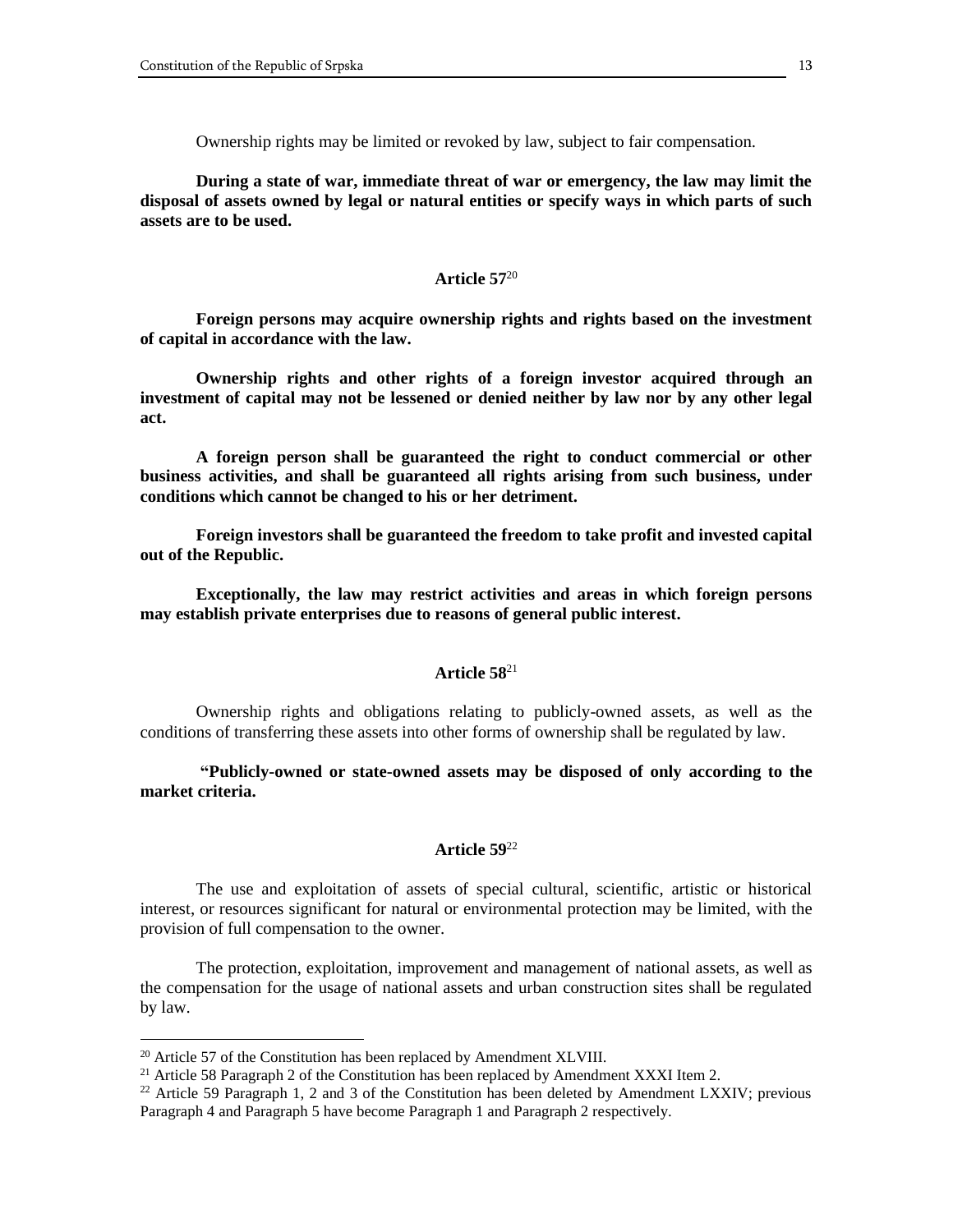Natural and legal entities shall exercise their ownership rights to real estate according to the nature and purpose of the estate and in accordance with the law.

The ownership of agricultural land shall be guaranteed, whereas the conditions for ownership of forests and forest land shall be determined by law.

# Article 61

The Republic shall guarantee to all citizens minimum social security and it shall ensure the functioning of public services, in accordance with the law.

Public services shall be financed from funds and budgets, in accordance with the law.

# Article 62

The Republic and the municipality shall adopt a budget setting out public revenues and expenditures.

Budget funds shall be raised from taxes, fees and other levies determined by law.

### Article 63

The duty to pay taxes and other levies shall be universal and shall depend on the taxpayer's income.

#### Article 64

The Republic shall protect and encourage:

- rational use of natural resources in order to achieve better quality of life, protect and restore the environment to the general benefit;

- conservation and enrichment of historical, cultural and artistic heritage;

- scientific research;

- cost-savings in general, and in particular with regard to commercial activities and private acquisition of state-owned apartments;

- co-operative societies and general co-operation;

- crafts;

- physical education and sports.

# Article 65

Employees shall have the right to participate in managing the company they work for, in accordance with the law.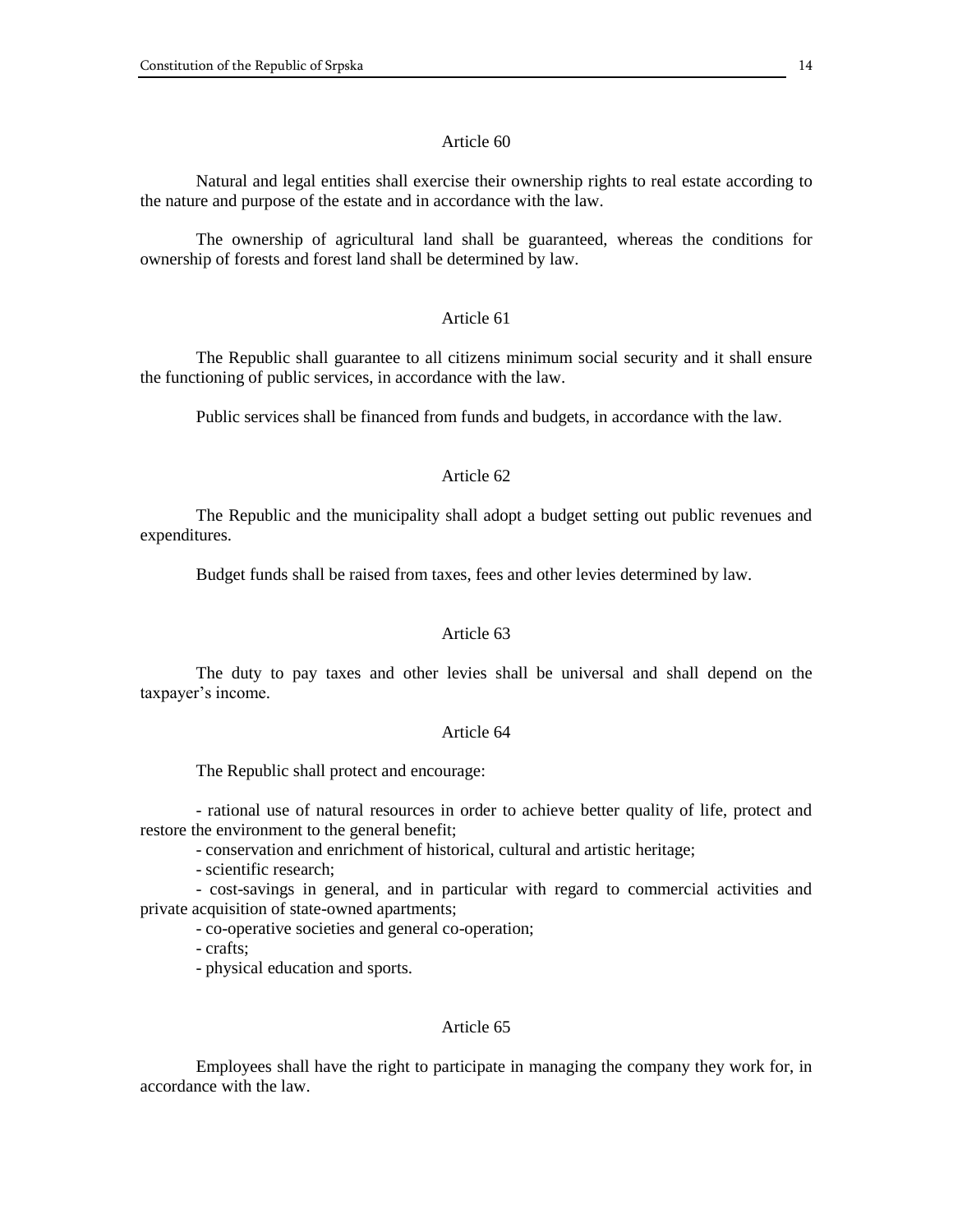The law shall ensure that citizens have influence over the management of state-owned funds and assets.

# **IV. RIGHTS AND DUTIES OF THE REPUBLIC**

#### Article 66

The rights and duties of the Republic shall be exercised through the Republic bodies as determined by the Constitution.The powers and responsibilities of Republic bodies shall be measured by and based upon human rights and freedoms, equality before the law, independence and equal status of enterprises and other organisations, and the constitutional status and rights of local governments

# Article 67

Within the rights and duties of the Republic as provided by the Constitution, the Republic bodies shall formulate policies, pass and enforce laws, other regulations and general enactments, as well as ensure constitutionality and legality.

Municipal bodies and organisations may be entrusted to pass and enforce laws, other regulations and general enactments exercising certain rights and duties of the Republic.

The responsibilities related to passing and enforcing laws, other regulations and general enactments shall be regulated by law.

# **Article 68**<sup>23</sup>

**The Republic shall regulate and ensure:**

**1) integrity, constitutional order and territorial unity of the Republic;** 24

**2) security;** 25

 $\overline{a}$ 

**3) measures in its jurisdiction to be implemented in a state of war or emergency declared by the institutions of Bosnia and Herzegovina, as well as measures to be implemented in a state of emergency declared by the institutions of the Republic of Srpska.**

**Provisions of Item 3 of this Article shall not apply to deployment of armed forces or other measures which fall under the jurisdiction of the institutions of Bosnia and Herzegovina.**<sup>26</sup>

**4) constitutionality and legality;**

**5) exercise and protection of human rights and freedoms;**

 $^{23}$  Article 68 of the Constitution has been replaced by Amendment XXXII.

<sup>24</sup> In Amendment XXXII Sub-Item 1, the words "*sovereignty, independence*" have been replaced by Amendment LVIII Item 1 with the words "*integrity, constitutional order*".

<sup>&</sup>lt;sup>25</sup> In Article 68 Item 2, the words "*defence and*" have been deleted by Amendment CXV.

<sup>&</sup>lt;sup>26</sup> Article 68 Item 3 of the Constitution has been replaced by Amendment CVI.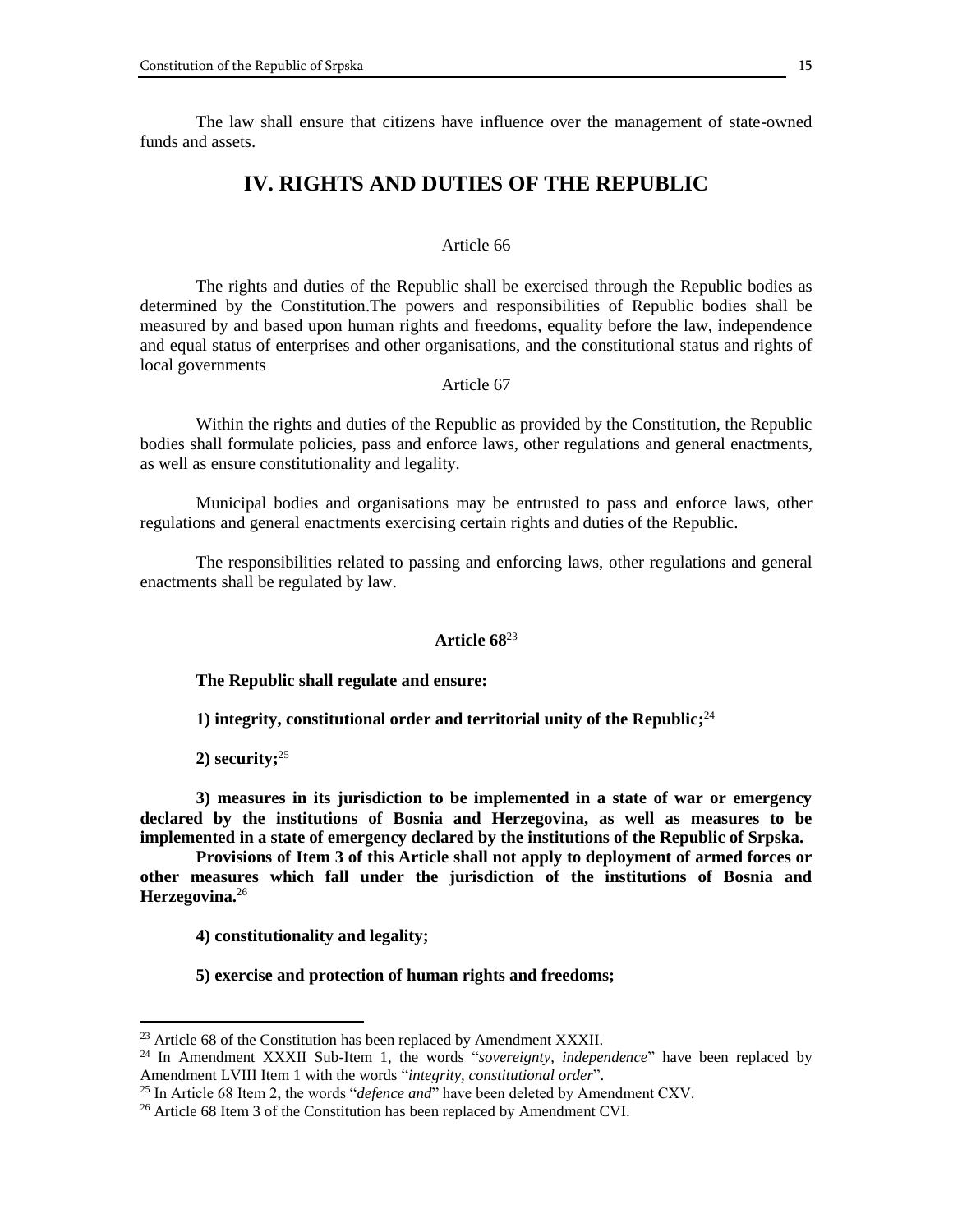**6) ownership and obligation relations and protection of all forms of ownership, legal status of enterprises and other organisations, their associations and chambers, those economic relations with foreign countries which have not been transferred to the institutions of Bosnia and Herzegovina<sup>27</sup>, market relations and planning;**

**7) the banking and the tax system**<sup>28</sup>**;**

**8) objectives and directions for economic, scientific, technological, demographic and social development, for the development of agriculture, rural and urban areas, policies and measures for development planning, and commodity reserves;**

**9) legality of handling property and resources owned by legal entities and the legality of compiling statistical and other data of general interest;**

**10) organisation, powers and functions of bodies of state authority;**

**11) the public services system;**

**12) labour relations, occupational health and safety, employment, social security and other forms of social care, health care, war veteran and disability benefits, child and youth welfare, education, culture and preservation of cultural heritage, physical education and sports;**

**13) environmental protection;**

 $\overline{a}$ 

**14) the public information system;**

**15) international co-operation, other than co-operation transferred to the institutions of Bosnia and Herzegovina** <sup>29</sup>**;**

**16) (Item 16 of Article 68 has been deleted by Amendment LXXV.)**

**17) financing, to enable the Republic to exercise its rights and perform its duties;**

**18) other relations of interest to the Republic, in accordance with the Constitution.**

# **V. ORGANISATION OF THE REPUBLIC**

#### **Article 69**

The state powers in the Republic shall be based on the principle of division of powers.

<sup>27</sup> In Amendment XXXII Sub-Item 6, the words "*which have not been transferred to the institutions of Bosnia and Herzegovina*" have been added by Amendment LVIII Item 2.

<sup>28</sup> In Amendment XXXII Sub-Item 7, the words "*monetary, foreign exchange and customs*" have been deleted by Amendment LVIII Item 3.

 $^{29}$  Amendment XXXII Sub-Item 15 has been supplemented with Amendment LVIII Item 4 where the words: ,"*other than those transferred to the institutions of Bosnia and Herzegovina*" have been added.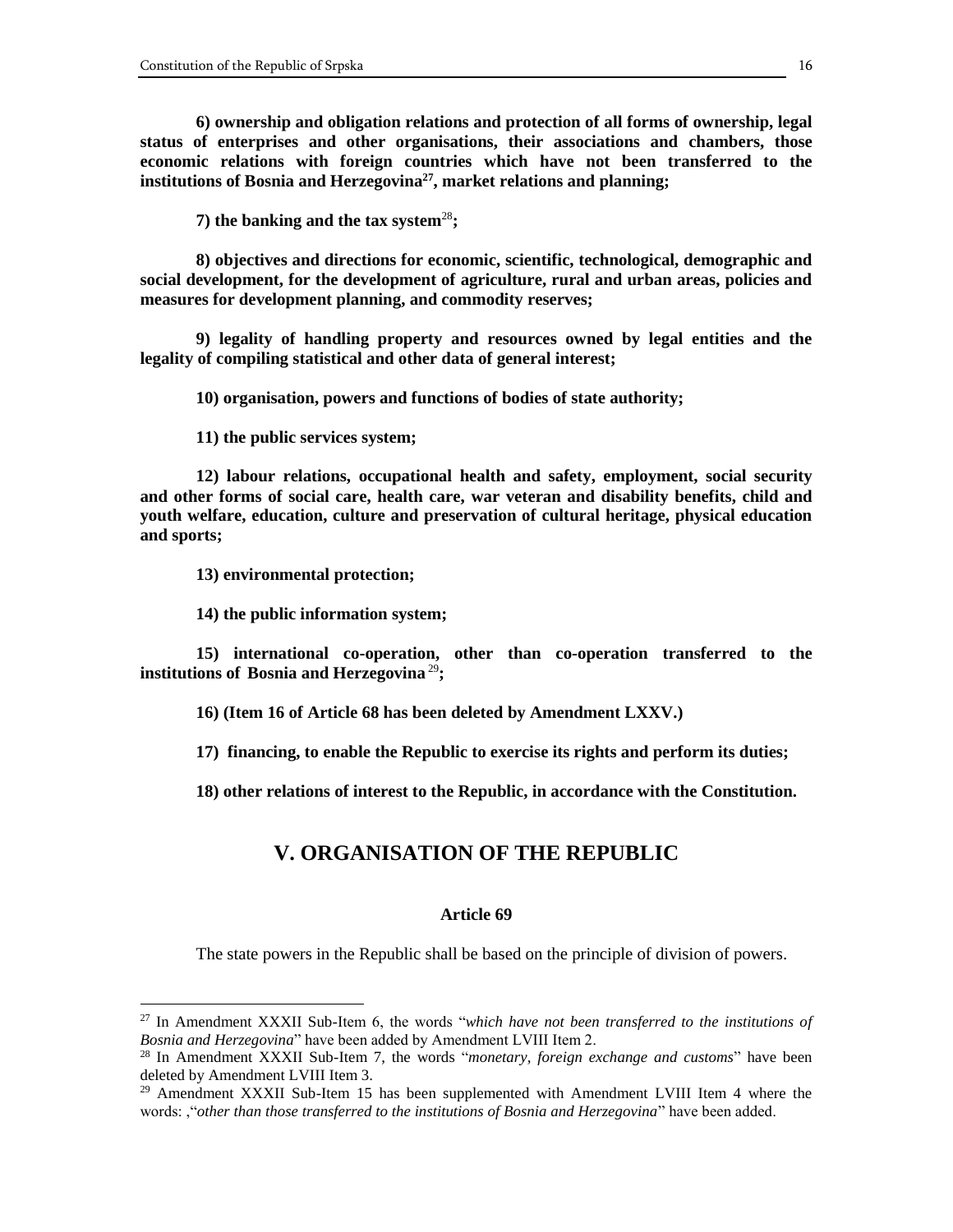The constitutional and legislative powers shall be vested in the National Assembly. **The legislative power in the Republic of Srpska shall be discharged by the National Assembly and the Council of Peoples. Laws and other regulations passed by the National Assembly concerning the vital interest of any of the constituent peoples shall be promulgated only after they have been adopted by the National Council.**<sup>30</sup>

**The President of the Republic represents the Republic and embodies its state unity.**<sup>31</sup>

The executive power shall be vested in the Government.

The judicial power shall be vested in the courts.

Constitutionality and legality shall be provided by the Constitutional Court.

**Of the below mentioned functions, only two may be performed at the same time by a representative of one constituent people, or by a representative of Others:**

**1) Prime Minister,**

**2) Speaker of the National Assembly of the Republic of Srpska,**

**3) Chairperson of the Council of Peoples,**

**4) President of the Supreme Court,**

**5) President of the Constitutional Court,**

**6) Public Prosecutor.**<sup>32</sup>

1. The National Assembly

# **Article 70**

The National Assembly shall:

1. decide on amending the Constitution;

2. pass laws, other regulations and general enactments;

3. adopt development plans, urban plans, budgets and annual financial reports;

4. determine the territorial organisation of the Republic;

5. announce a Republic-level referendum;

6. announce a public loan and decide on the debt of the Republic;

7. call for elections of National Assembly members and the President of the Republic;

8. elect, appoint and dismiss officials, in accordance with the Constitution and the law;

9. supervise the functioning of the Government and its bodies, in accordance with the Constitution and the law;

10. grant amnesty;

 $\overline{a}$ 

11. perform other functions in accordance with the Constitution and the law.

 $30$  Article 69 Paragraph 2 of the Constitution has been supplemented with Amendment LXXVI Item 1.

<sup>&</sup>lt;sup>31</sup> Article 69 Paragraph 3 of the Constitution has been replaced by Amendment XXXII.

 $32$  Article 69 of the Constitution has been supplemented with Amendment LXXVI Item 2; Amendment LXXVI Item 2 Sub-Item 2 has been corrected by replacing the word "*president*" with the word "*chairperson*".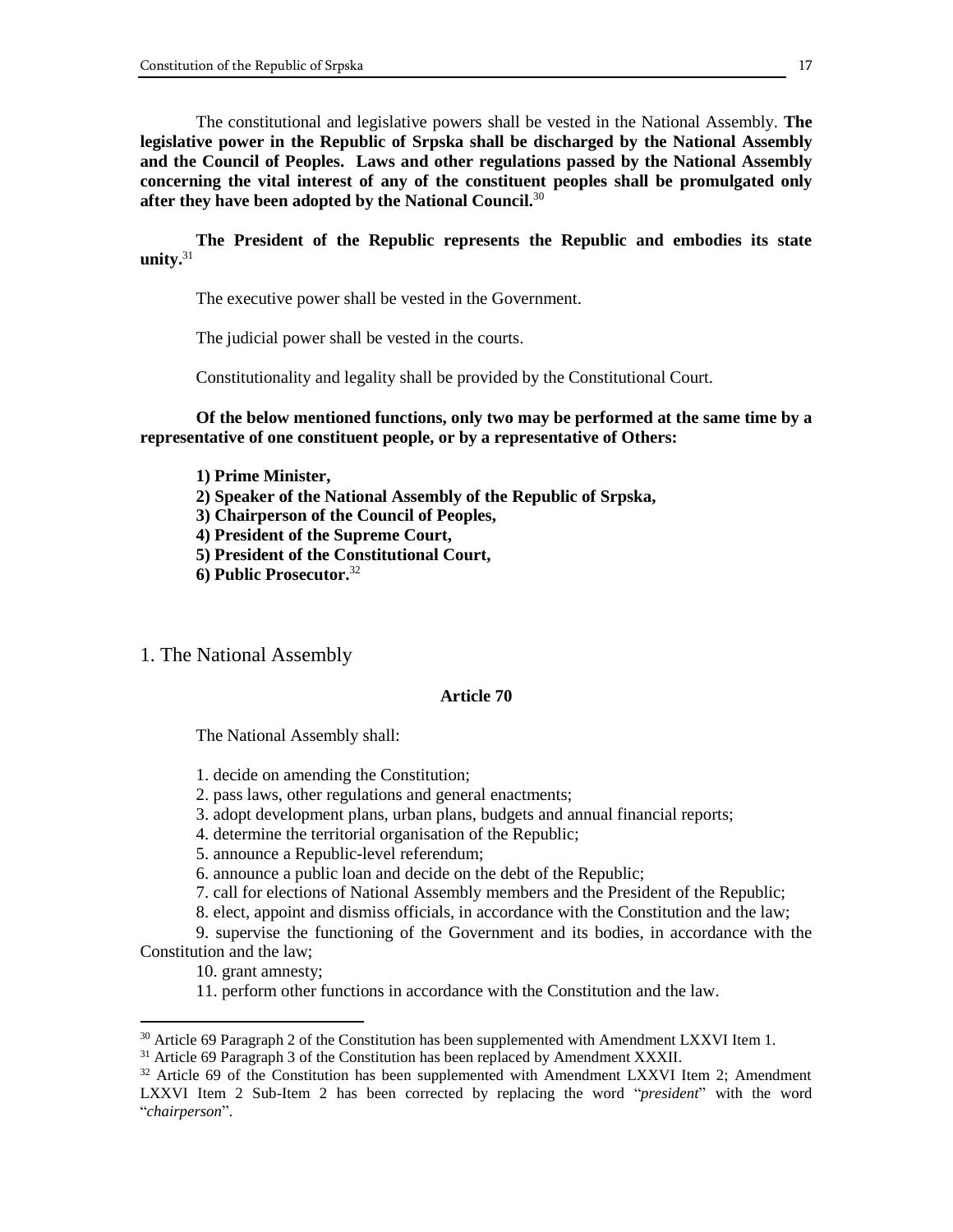**The National Assembly shall:**

**1. elect delegates from the Republic to the House of Peoples of the Parliamentary Assembly of Bosnia and Herzegovina;**

**2. ratify agreements concluded between the Republic and other states or international organisations, upon the consent of the Parliamentary Assembly of Bosnia and Herzegovina.**<sup>33</sup>

**In accordance with the Constitution and the law, the National Assembly shall declare:**

 **A state of emergency in the Republic or an area of the Republic in the event of a threat to public safety caused by a natural disaster (flood, earthquake, fire), epidemic, violation of human rights and freedoms, or obstruction of normal functioning of constitutional bodies of the Republic.**

**Paragraph 3 of this Article shall not apply to deployment of armed forces or other measures which fall under the jurisdiction of the institutions of Bosnia and Herzegovina.**<sup>34</sup>

**Issues of vital national interest to the constituent peoples are defined as follows:**

**- the right to be adequately represented in legislative, executive and judicial bodies;**

**- identity of a constituent people;**

**- constitutional amendments;**

**- organization of bodies bearing public authority;**

**- equal rights of the constituent peoples in decision-making processes;**

**- education, religion, language, promotion of culture, tradition and cultural heritage;**

**- territorial organisation;**

 $\overline{a}$ 

**- public information system;**

- **any other issues, which shall be considered of vital national interest if so decided by a two-thirds majority vote of a constituent people's caucus in the Council of Peoples.** 35

**a) Procedure for laws concerning vital national interests as defined in Amendment LXXVII.**

**Any laws, other regulations or legal acts passed by the National Assembly shall be submitted to and considered by the National Council, provided they concern vital interests as defined in Amendment LXXVII.**

**If more than one leader or member-leader of a caucus in the Council of Peoples consider a law to concern a vital national interest as defined in Amendment LXXVII, the law shall be submitted to the Council of Peoples to be discussed as a matter of vital interest.**

 $33$  Article 70 of the Constitution has been supplemented with Amendment LIX in lieu of Amendment XXXIV.

<sup>&</sup>lt;sup>34</sup> Article 70 Paragraph 3 of the Constitution has been replaced by Amendment CVII in lieu of Amendments XXXV and LXI.

<sup>&</sup>lt;sup>35</sup> Article 70 of the Constitution has been supplemented with Amendment LXXVII.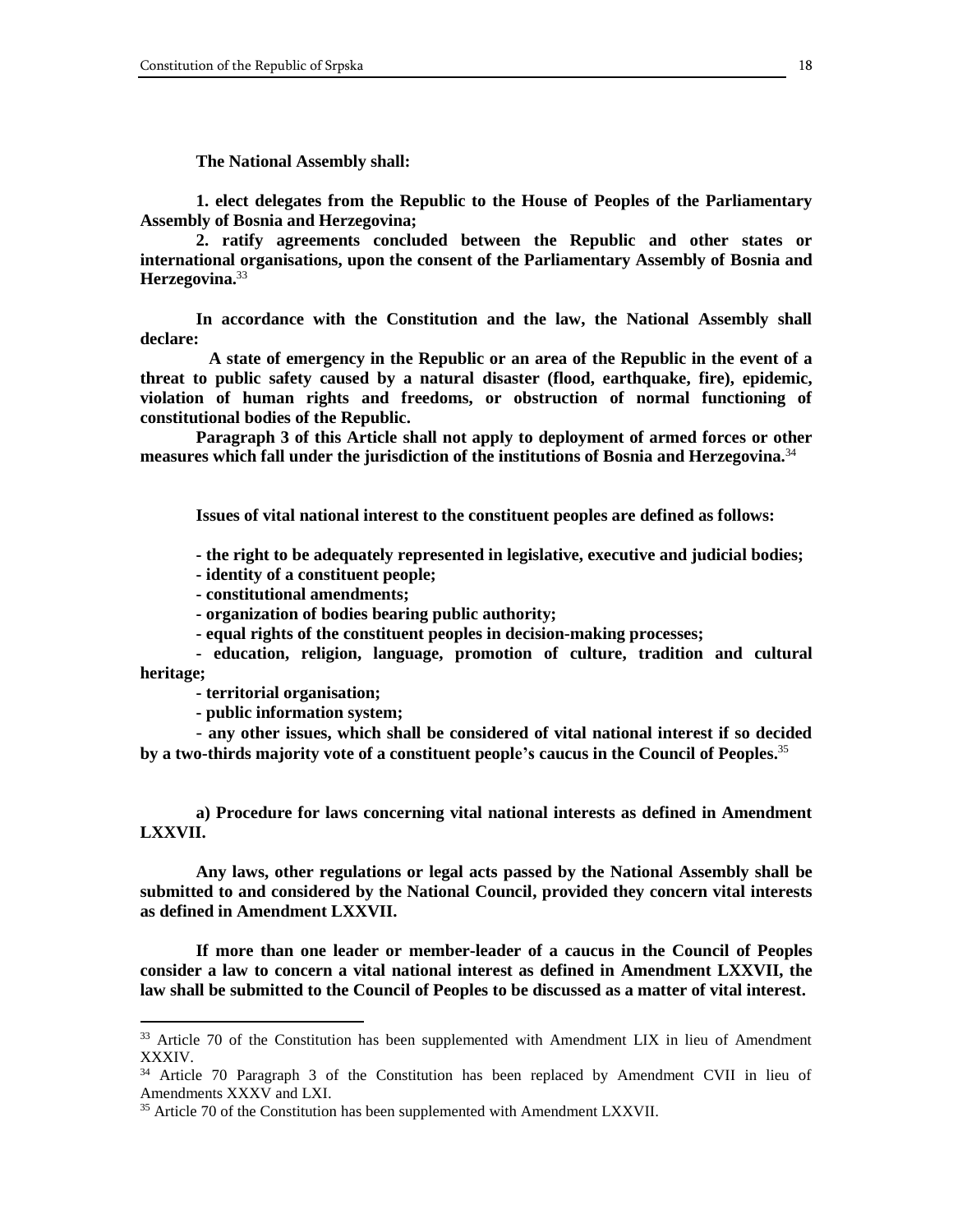**If only one leader or member-leader of a caucus considers a law to be of vital national interest, the matter may be decided by a two-thirds majority vote of the said caucus. In such a case, the procedure in Paragraph b) described below shall apply.**

**The leader or member-leader must reach their decision within one week.**

**If the majority of each caucus represented in the Council of Peoples votes in favour of such a law, regulation or legal act, it shall be considered as passed.**

**If the Council of Peoples votes in favour of amending a law, regulation or legal act, such piece of legislation shall be re-submitted to be passed by the National Assembly.**

**If the National Assembly does not reach an agreement regarding a law or amendments to a law, a joint committee shall be established consisting of representatives from the Council of Peoples and the National Assembly. This joint committee shall be based on parity and shall make decisions by consensus. The joint committee shall ensure that the wording of the law reflects the adopted amendments.**

**Once the wording of the law has been finalised and agreed upon, such law shall be considered as passed.**

**If no consensus is reached, the law shall not be passed but shall be returned to the proponent for the procedure to be renewed. In such a case, the proponent is not allowed to re-submit the same text of a law, regulation or legal act.**

**b) Procedure for laws concerning a vital national interest, if so decided by a twothirds majority vote of a caucus in the National Council.**

**If it is decided by two-thirds of a constituent people's caucus in the Council of Peoples that a law, regulation or legal act concerns a vital national interest, such piece of legislation shall be discussed in the Council of Peoples.**

**If the majority of each caucus votes in favour of a law, it shall be considered as passed.**

**If the Council of Peoples reaches a consensus regarding amending a law, regulation or legal act, such piece of legislation shall be re-submitted to be passed by the National Assembly.**

**If the joint committee referred to under a) cannot reach a consensus, the matter shall be referred to the Constitutional Court of the Republic of Srpska, which must make a final judgment on whether a law concerns vital national interests of a constituent people.**

**The Committee for Protection of Vital National Interests within the Constitutional Court of the Republic of Srpska shall decide within one week by a two-thirds majority vote whether to admit a case for adjudication, and shall decide on those cases that are admitted within one month.**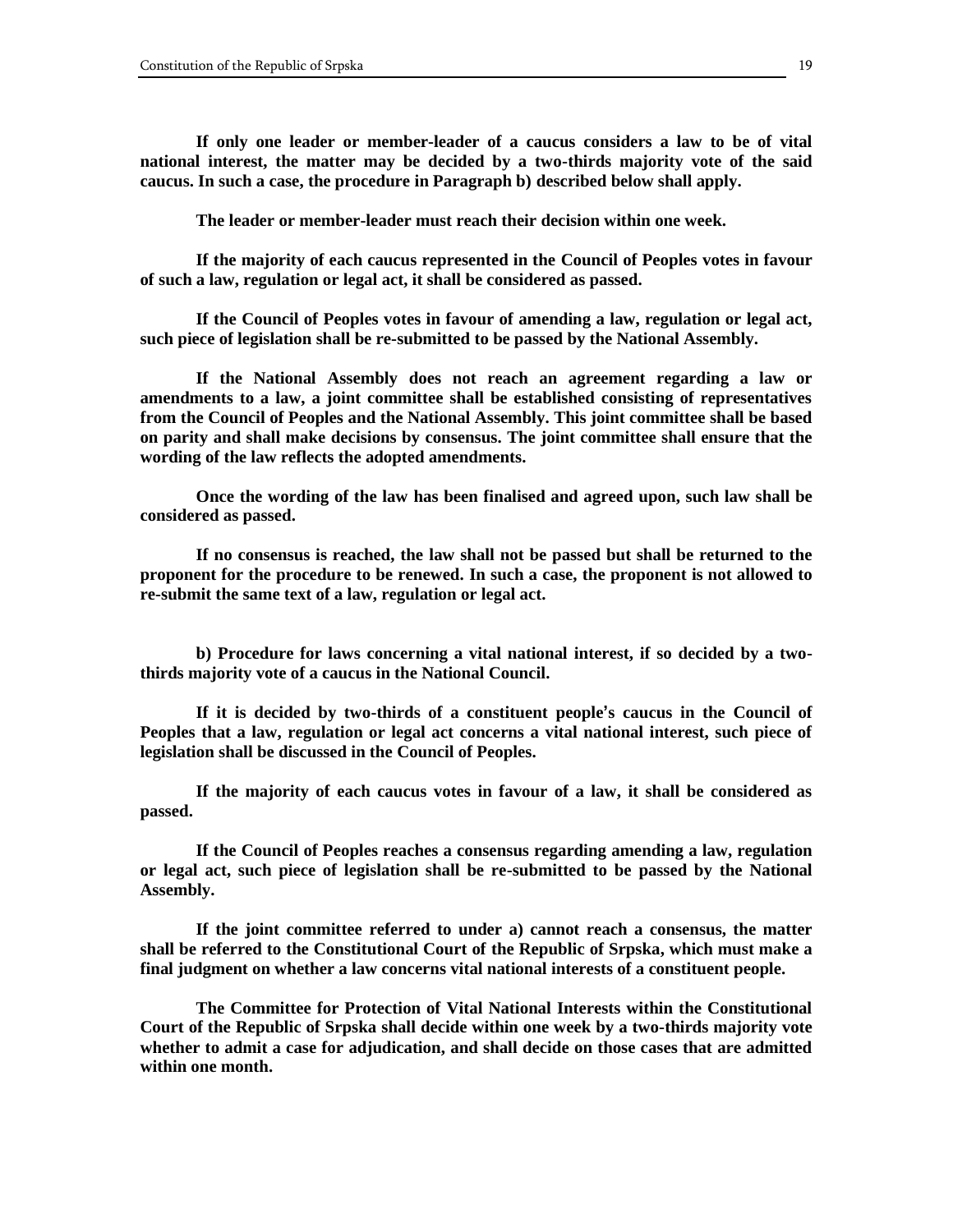**If the procedure described under b) is initiated by a two-thirds majority of one caucus, for the court to decide that the matter is of vital interest, at least two judges must vote in its favour.**

**If the court decides that a matter is of vital interest, the relevant law shall still not be considered as passed and shall be returned to the proponent to renew the procedure. In such a case, the proponent shall not allowed to re-submit the same wording of a law, regulation or legal act.**

**If the court decides that a law does not concern a vital interest, such law shall be considered as passed, or shall be passed by a simple majority vote.**<sup>36</sup>

# **Article 71**

**The National Assembly shall have 83 members.** 37

**The electoral system and allocation of seats shall be provided by law, ensuring proportional representation of all municipalities in the National Assembly.**<sup>38</sup>

Members shall be elected in direct elections and by a secret ballot.

The election of members of the National Assembly, the termination of their office, and the formation of electoral units shall be determined by law.

**At least four members of each constituent people shall be represented in the National Assembly.**

**No member of the National Assembly or Municipal Assembly may at the same time be a member of the Council of Peoples.**

**The composition of the Council of Peoples shall be based on the principle of parity, with each constituent people having the same number of representatives.**

**The Council of Peoples shall have eight representatives from each of the constituent peoples and four representatives from among Others.**

**Others shall have the right to equal participation in the majority vote.**

**The members of the Council of Peoples shall be elected by the respective caucuses in the National Assembly.**

**Should the membership of one caucus in the Council of Peoples be bigger than the respective caucus in the National Assembly, the additional number of members shall be** 

 $36$  Article 70 of the Constitution has been supplemented with Amendment LXXXII.

 $37$  Article 71 Paragraph 1 of the Constitution has been replaced by Amendment LII; Amendment LII has been corrected by replacing the number "*82*" with the number "*83*".

 $38$  Article 71 Paragraph 2 of the Constitution has been replaced by Amendment XXXVI Item 2.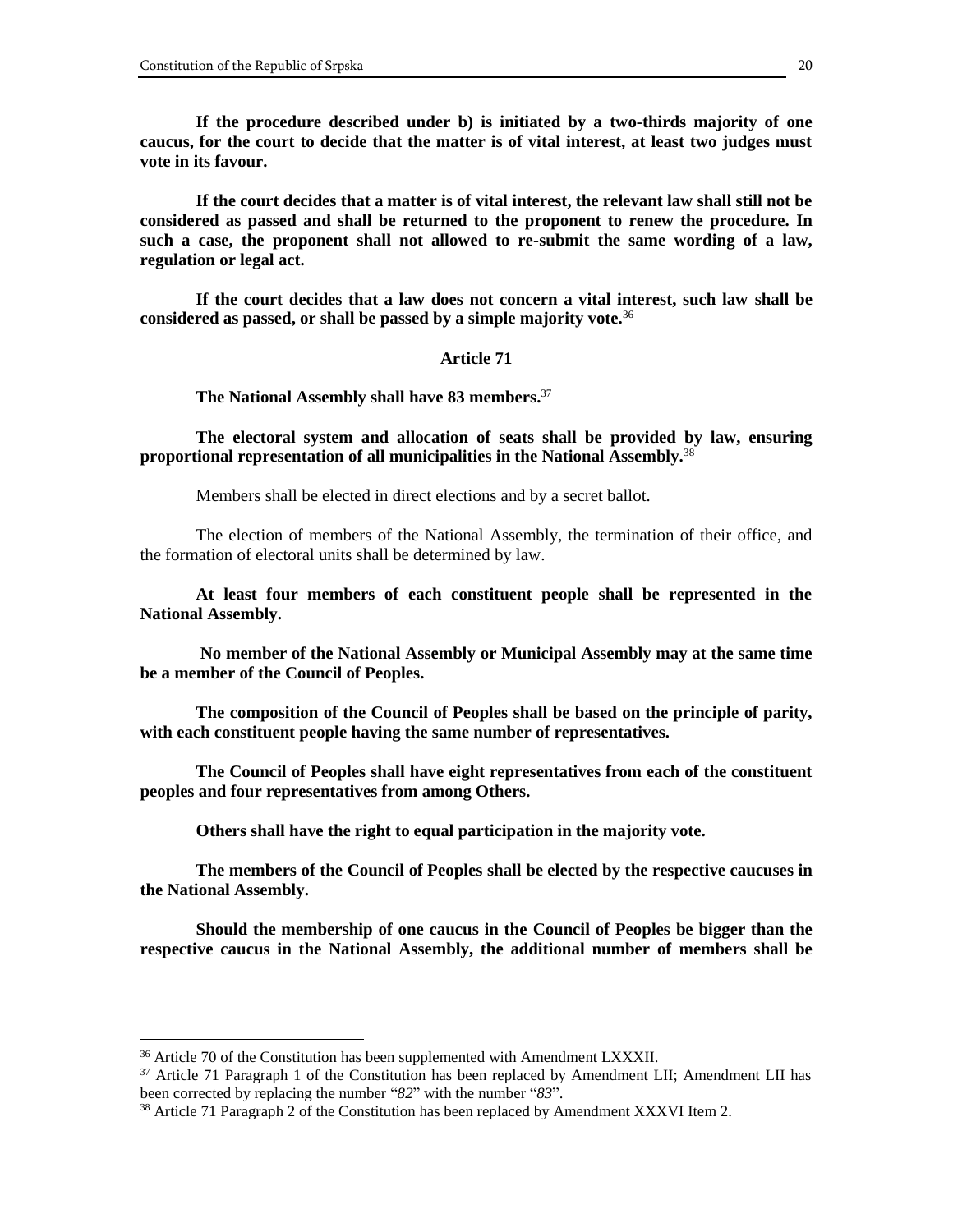**elected by a caucus specially established for that purpose, consisting of municipal assembly councillors.** 39

### **Article 72**<sup>40</sup>

Assembly members shall be elected for a term of four years.

**Based on a proposal by at least 30 members, the National Assembly may decide by a two-thirds majority vote of all the members to shorten its term.**

**During a state of war or immediate threat of war, the term of the National Assembly shall be extended for the duration of such a state.**

**The National Assembly may not shorten its term during a war or immediate threat of war.**

**Should the National Assembly shorten its term or be dissolved<sup>41</sup>, a new National Assembly shall be elected no later than 60 days after the end of term or dissolution of the previous one. The elections shall be called by the President of the Republic.**

**The end of term of the National Assembly automatically ends the term of the Government.**

**Upon consulting the Prime Minister and the Speaker of the National Assembly, the President of the Republic may decide to dismiss the National Assembly.**

**The Council of Peoples' members shall be elected for a term of four years.**

**If the National Assembly's term is shortened, or the National Assembly is dissolved, the term of the Council of Peoples shall also cease.**<sup>42</sup>

#### **Article 73**<sup>43</sup>

 **No member of the National Assembly or member of the Council of Peoples shall be criminally or civilly liable for any actions committed during his or her term of duty in the National Assembly or the Council of Peoples respectively.**

Article 74

The National Assembly shall meet in regular and extraordinary sessions.

<sup>&</sup>lt;sup>39</sup> Article 70 of the Constitution has been supplemented with Amendment LXXVIII, which has been corrected by replacing the word "*delegate*" by the word "*member*".

 $40$  Article 72 of the Constitution has been supplemented with Amendment XXXIX and Amendment LX.

<sup>41</sup> In Amendment XXXIX Paragraph 4 Item 1, the words "*or be dissolved*" have been added after the words "*shorten its term*".

 $42$  Article 72 of the Constitution has been supplemented with Amendment LXXIX.

<sup>&</sup>lt;sup>43</sup> Article 73 of the Constitution as supplemented with Amendment LXXX has been replaced by Amendment XCIX.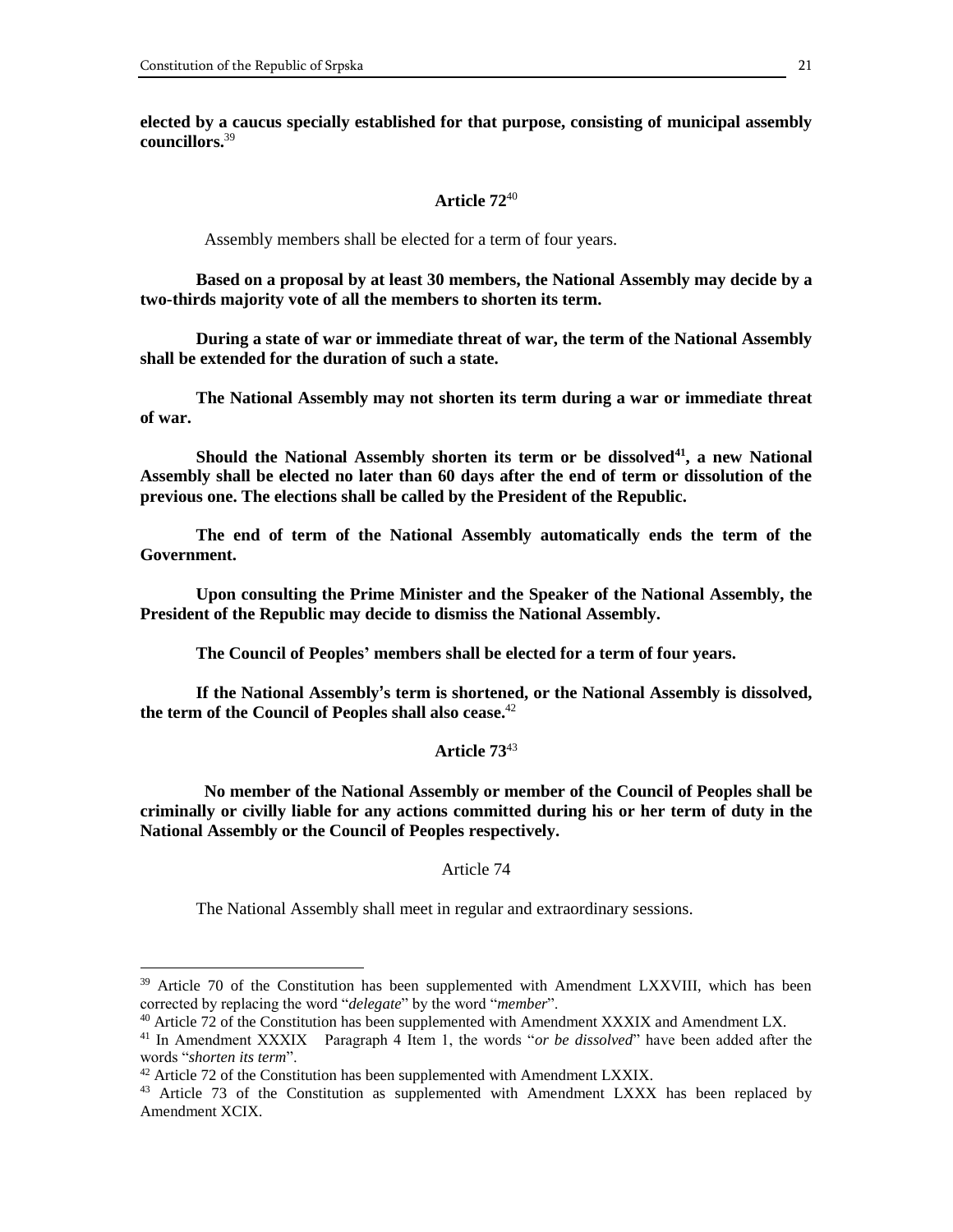The President of the National Assembly shall call and chair sessions.

The President must call a session if so requested by at least one third of all members, or by the President of the Republic, or the President of the Government.

#### **Article 75**<sup>44</sup>

**The National Assembly shall pass decisions by a majority vote of all members, unless a different type of majority is provided by the Constitution.**

# **Article 76**<sup>45</sup>

**Laws, other regulations and legal acts may be proposed by the President of the Republic, the President of the Government, a National Assembly member, or at least 3,000 voters.**

#### Article 77

The National Assembly may decide that certain issues within its competence shall be decided upon after the citizens have expressed their opinion in a referendum.

# Article 78

The National Assembly shall regulate its work and organisation and the manner in which members exercise their rights and duties.

# Article 79

The National Assembly shall have one Speaker and two **to four**<sup>46</sup> Vice-Speakers elected for a term of four years.

2. The President of the Republic

### **Article 80**

The President of the Republic shall:

1) represent the Republic;

 $\overline{a}$ 

2) propose a candidate for the President of the Government to the National Assembly;

<sup>&</sup>lt;sup>44</sup> Article 75 of the Constitution has been replaced by Amendment XXXVII.

<sup>&</sup>lt;sup>45</sup> Article 76 of the Constitution has been replaced by Amendment XXXVIII; Paragraph 2 thereof has been deleted by Amendment LXXXI.

<sup>46</sup> In Article 79 of the Constitution, the words "*to four*" have been added after the words "*two*" by Amendment CXXII.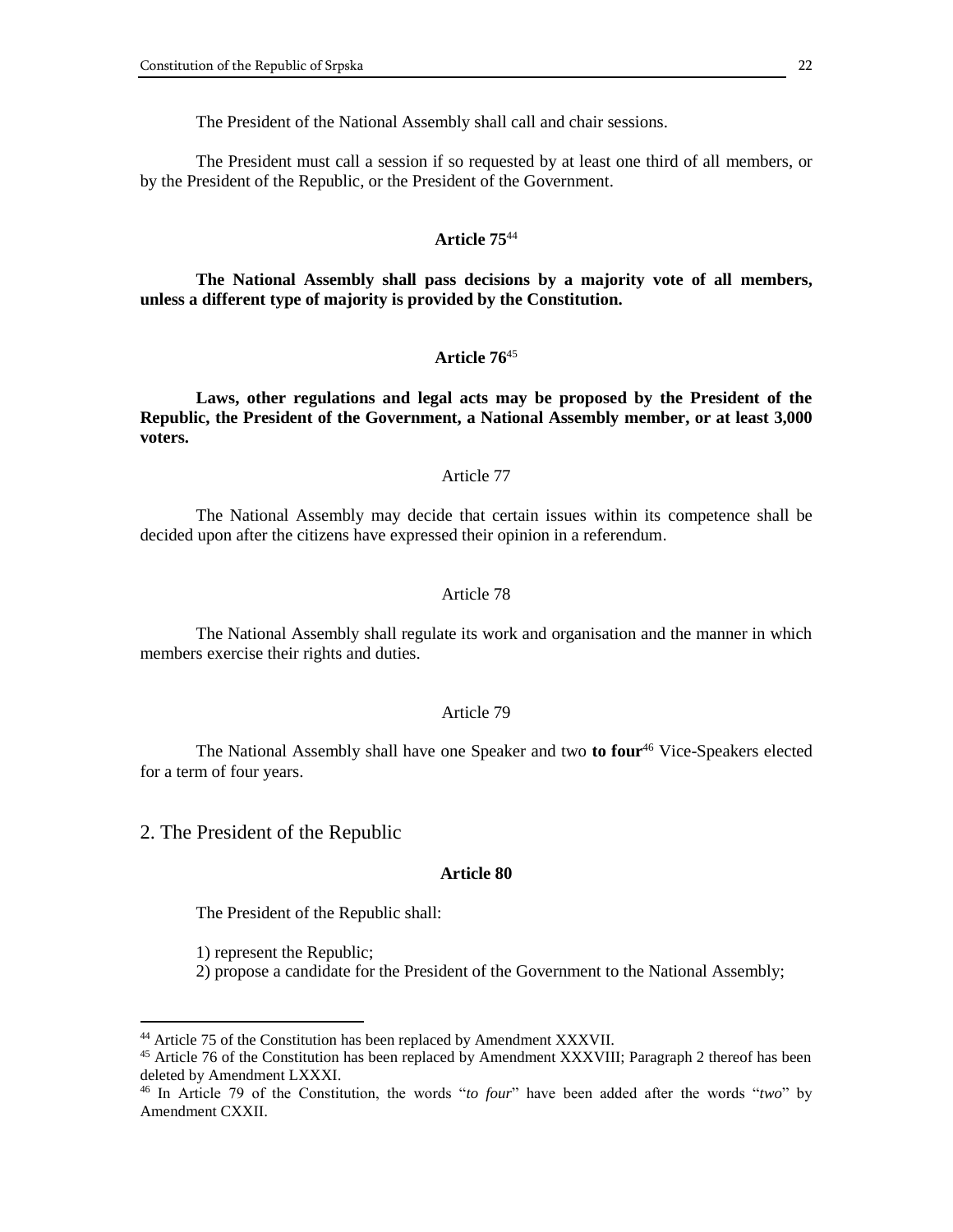**3) propose candidates for the President and judges of the Constitutional Court to the National Assembly, based on the proposal of the High Judicial and Prosecutorial Council;** 47

**4) the President of the Republic shall promulgate laws within seven days of their adoption in the National Assembly. Within this time the President of the Republic may request the National Assembly to vote again on the law.**

**The President of the Republic shall be bound to promulgate the law passed for the second time by the National Assembly;**<sup>48</sup>

5) grant pardons;

6) confer decorations and awards determined by law;

7) perform other tasks in accordance with the Constitution.

**The President of the Republic shall**<sup>49</sup>**:**

**1) perform duties relating to safety and relations between the Republic and other states and international organizations, according to this Constitution and the Constitution of Bosnia and Herzegovina and the law**<sup>50</sup>**;**

**2) (deleted by Amendment CXVI Paragraph 2);**

**3) upon a proposal made by the Government, the President of the Republic shall appoint and recall by decree heads of missions of the Republic of Srpska in foreign countries, and shall nominate ambassadors and other international representatives of Bosnia and Herzegovina from the Republic of Srpska.** 51**;**

**4) form advisory bodies and expert agencies for performing tasks falling within his or her competence.**

**Two Vice-Presidents** of the Republic shall assist the President of the Republic by performing tasks entrusted to them by the President of the Republic.<sup>52</sup>

**The President shall have two Vice-Presidents, each elected from a different constituent people.**<sup>53</sup>

**The President of the Republic shall decide which of the two Vice-Presidents of the Republic shall replace him or her in case he or she is temporarily prevented from performing his or her duties.**<sup>54</sup>

# **Article 81**<sup>55</sup>

 $47$  Article 80 Paragraph 1 Item 3 of the Constitution has been replaced by Amendment XCIII.

<sup>&</sup>lt;sup>48</sup> Article 80 Paragraph 1 Item 4 of the Constitution has been replaced by Amendment XL Item 2.

<sup>&</sup>lt;sup>49</sup> Article 80 Paragraph 2 Item 1 of the Constitution has been supplemented with Amendment XL and replaced by Amendment CVIII.

<sup>&</sup>lt;sup>50</sup> In Article 80 Paragraph 2 Item 1 of the Constitution as replaced by Amendment CVIII, the word "*defence*" has been deleted by Amendment CXVI Paragraph 1.

<sup>&</sup>lt;sup>51</sup> Item 3 of this Paragraph has been replaced by Amendment L.

<sup>52</sup> Article 80 Paragraph 2 has been supplemented by Amendment LXXXIII Paragraph 1 Item 1: the word "*vice presidents*" has been replaced with the words "*two vice presidents of the Republic*".

<sup>53</sup> Amendment LXXXIII Paragraph 2 Item 1.

<sup>54</sup> Article 80 Paragraph 3 of the Constitution has been replaced by Amendment XL.

 $55$  Article 81 Paragraph 1 and Paragraph 2 of the Constitution have been deleted by Amendment CIX; Article 81 Paragraph 3 of the Constitution has been replaced by the same Amendment.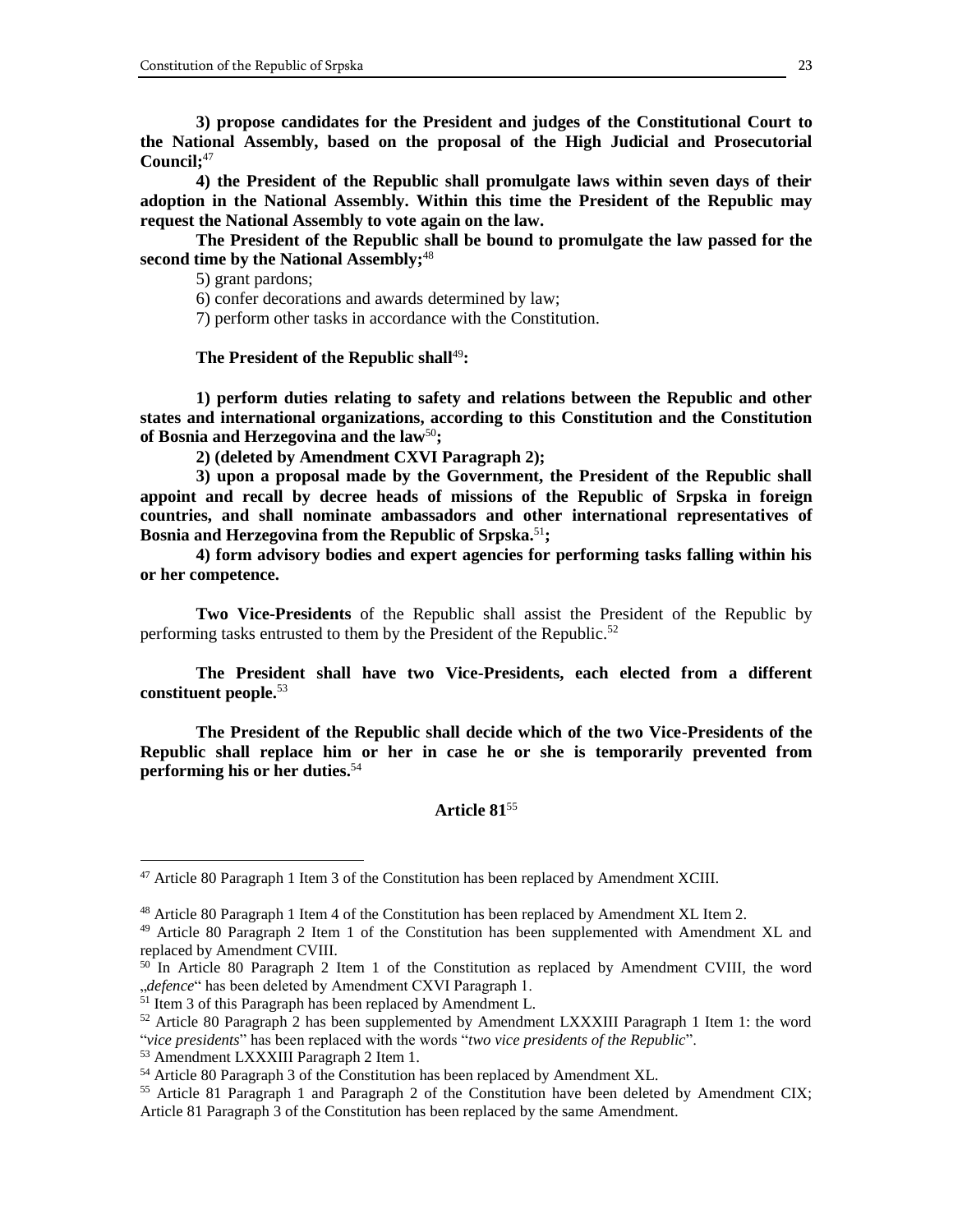$\overline{a}$ 

**In a state of war or emergency declared by the institutions of Bosnia and Herzegovina, and if the National Assembly is unable to convene, The President of the Republic, upon the proposal of the Government or on his or her own initiative, having consulted the President of the National Assembly, shall issue decrees with the force of law regarding matters in the jurisdiction of the National Assembly, and shall appoint and recall those officials who are normally appointed and recalled by the National Assembly.**

**The President of the Republic shall submit these decrees and the decisions of appointments and recalls to be voted by the National Assembly as soon as it is able to convene.**<sup>56</sup>

**In a state of war declared by the institutions of Bosnia and Herzegovina or in a state of emergency, the National Assembly, or the President of the Republic if the National Assembly is unable to convene, may pass extraordinary legal acts, which shall be valid only for the duration of such a state and shall suspend certain provisions of the Constitution related to: the passing of laws, other regulations and general legal acts; the powers of republican bodies to undertake certain measures; to certain human freedoms and rights, except for the freedoms and rights provided in Articles 10, 11, 13, 14, 15, 17, 18, 19, 20, 24 and 25 of the Constitution; changing the organisation and powers of executive, governing and judicial bodies and their personnel, as well as the territorial organisation of the Republic.**<sup>57</sup>

#### Article 82

The President of the Republic may request that the Government conveys its opinion on certain matters of importance for the Republic, may call for the Government to convene and may put on the agenda matters to be decided by the Government.

# **Article 83**<sup>58</sup>

**Only one Vice-President of the Republic shall be elected in the first direct elections. The President and Vice-Presidents<sup>59</sup> of the Republic are elected for a term of four years in direct general elections by a secret ballot.**<sup>60</sup>

**The same person may be elected as President or Vice-President for a maximum of two consecutive terms.** <sup>61</sup>

**The President of the Republic and the Vice-Presidents of the Republic shall be directly elected from the list of candidates for the President of the Republic of Srpska, so** 

<sup>56</sup> Article 81 Paragraph 2 of the Constitution has been replaced by Amendment XXXV Item 2.

 $57$  Article 81 Paragraph 3 of the Constitution has been replaced by Amendment XXXV Item 3; the words "*declared by the institutions of Bosnia and Herzegovina*", have been added after the words "*a state of war*", and the words "*and immediate threat of war*" have been replaced by Amendment CIX with the words "*a state of emergency*".

 $58$  Article 83 Paragraph 3 of the Constitution has been replaced by Amendment XL Items 4 and 5.

<sup>59</sup> The words "*and the vice president*" have been replaced with the words "*and vice presidents*" by Amendment LXXXIII Item 2.

 $60$  In Article 83 Paragraph 2 of the Constitution as amended and supplemented by Amendment XL Items 4 and 5, the words "*a term of five years*" have been replaced with the words "*a term of four years*".

<sup>61</sup> Amendment XL Item 5 Paragraph 2 has been deleted by Amendment LXXXIII Item 3; previous Paragraph 4 has become Paragraph 3.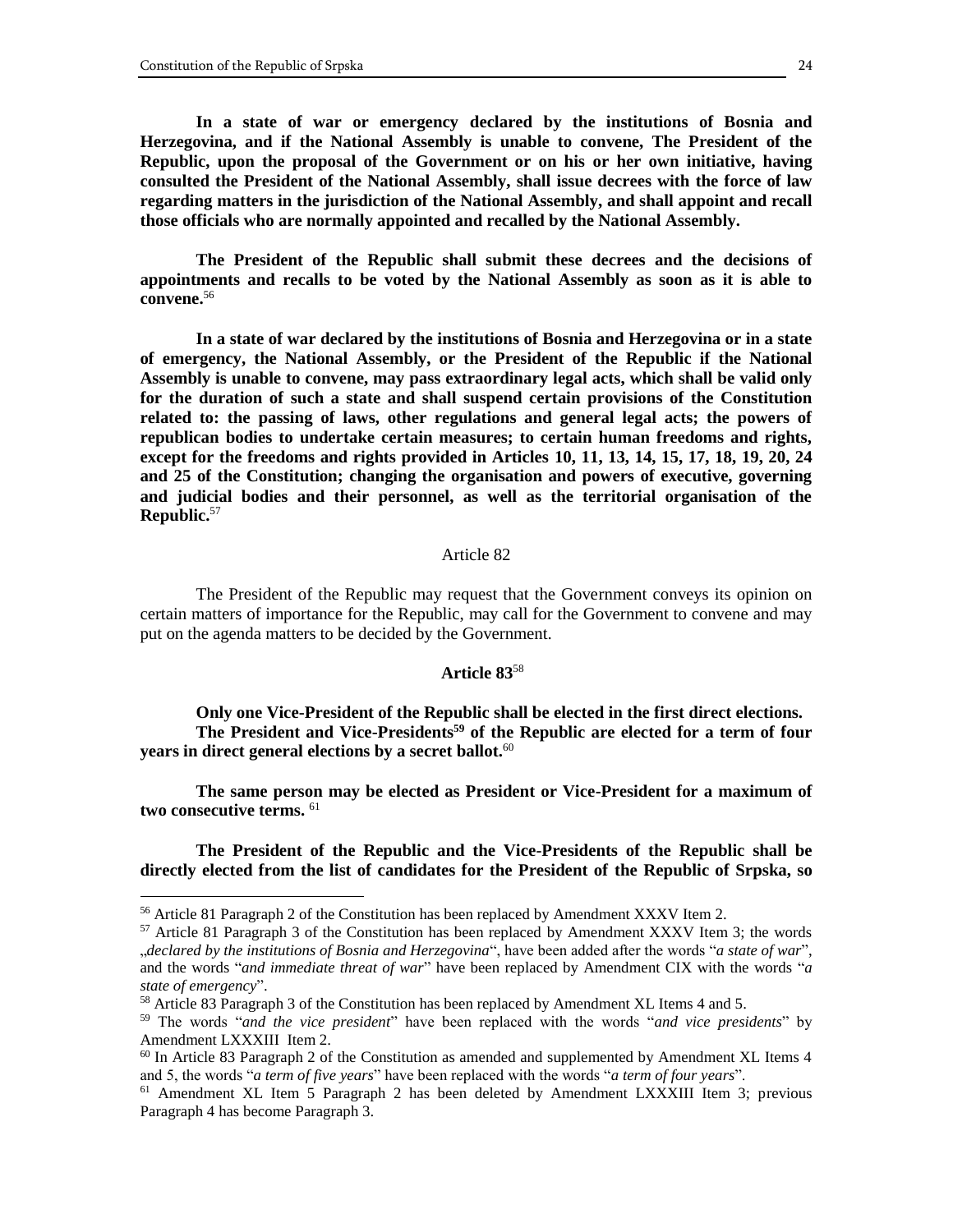**that the candidate who wins the most votes is elected President, while the candidates from the other two constituent peoples who win the most votes are elected Vice-Presidents of the Republic.**<sup>62</sup>

#### Article 84

Before taking office, the President of the Republic and the Vice-Presidents of the Republic shall take an oath before the National Assembly.

# **Article 85**

In the event of an immediate threat of war or a state of war, the term of office of the President of the Republic shall be extended for the duration of such a state, or until the conditions are created for the election of the President of the Republic.

# **Provisions of Articles 85 through 89 of the Constitution, concerning the President of the Republic, shall also apply to the Vice-President of the Republic.**<sup>63</sup>

#### **Article 86**

(Article 86 has been deleted by Amendment S)

#### **Article 87**

The term of office of the President of the Republic shall cease before the expiry of his or her election period in the event of recall or resignation.

# **Articles 85 through 89 of the Constitution, concerning the President of the Republic, shall also apply to the Vice-President of the Republic.**<sup>64</sup>

#### **Article 88**

The President of the Republic shall be accountable to the citizens and they may recall him or her following the same procedure by which they elected him or her.

# **Provisions of Articles 85 through 89 of the Constitution, concerning the President of the Republic, shall also apply to the Vice-President of the Republic.**<sup>65</sup>

#### **Article 89**

The procedure of nomination, election and recall of the President of the Republic shall be regulated by law.

 $62$  Amendment XL Item 5 has been supplemented with Amendment LXXXIII.

<sup>&</sup>lt;sup>63</sup> Article 85 has been supplemented with Amendment XL Item 6.

<sup>64</sup> Article 87 has been supplemented with Amendment XL Item 6.

<sup>&</sup>lt;sup>65</sup> Article 88 has been supplemented with Amendment XL Item 6.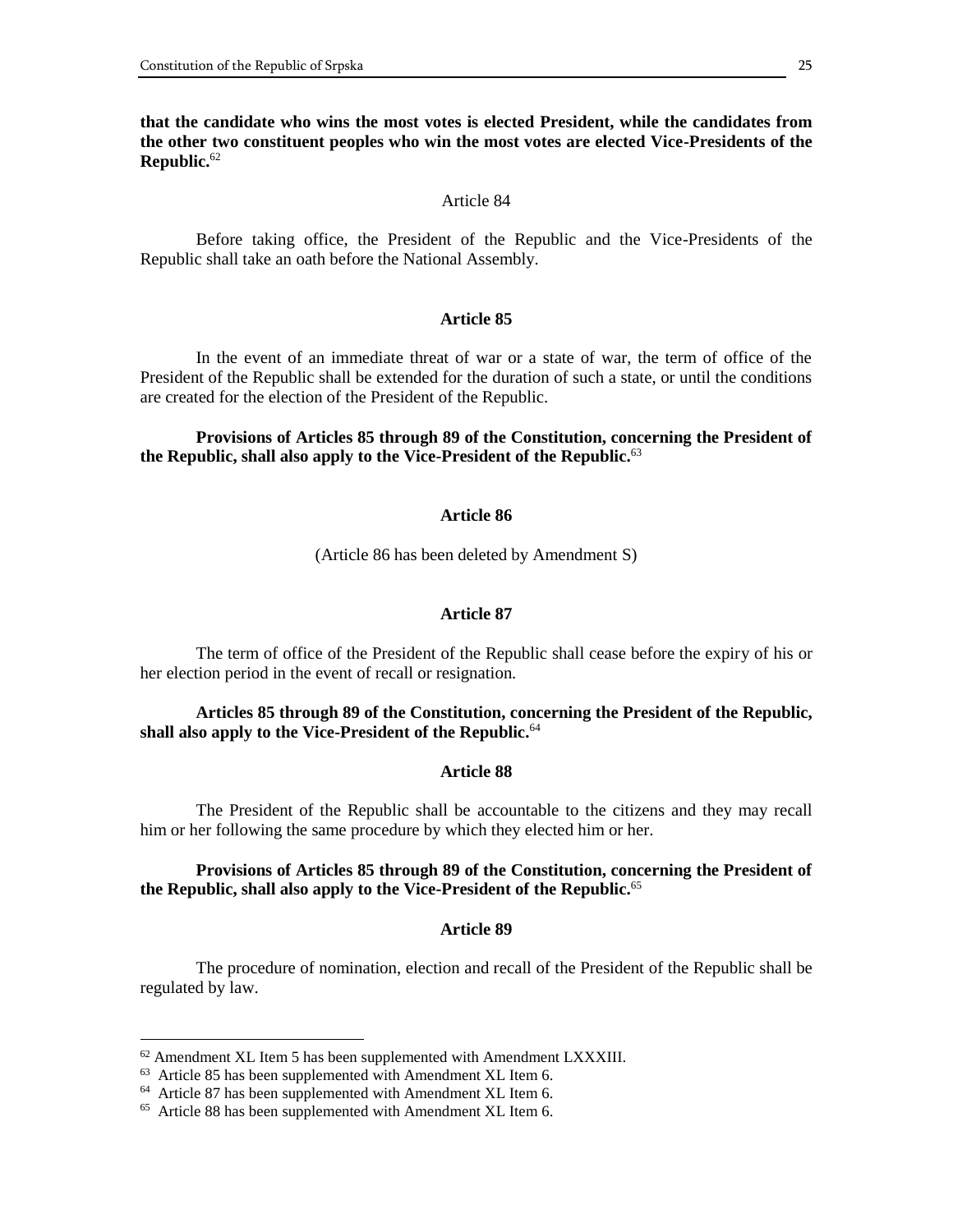**Articles 85 through 89 of the Constitution, concerning the President of the Republic, shall also apply to the Vice-President of the Republic.**<sup>66</sup>

**The Senate shall be the advisory body of the highest constitutional institutions in the Republic of Srpska.**

**The Senate shall decide on matters of particular importance for the political, national, economic and cultural development of the Republic of Srpska, and shall advise the highest constitutional institutions on the matters within their competence.**

**The Senate shall consist of up to 55 members appointed by the President of the Republic.**

**Members of the Senate shall be distinguished individuals from the public sector, academia and science, as well as the arts and culture sector.**

**Sessions of the Senate shall be convened and chaired by the President of the Republic.**

**The organisation and the mode of operation of the Senate shall be regulated by law.**<sup>67</sup>

3. The Government and the Administration of the Republic

### **Article 90**

The Government shall:

1. propose laws, other regulations and general enactments;

2. propose the development plan, the urban plan, the budget and the annual financial report;

3. enforce and implement laws, other regulations and general enactments;

4. pass decrees, decisions and other acts necessary for the enforcement of laws;

5. express its opinion on proposed laws and other regulations and general legal acts submitted to the National Assembly by other parties;

6. establish the principles for the internal organisation of the ministries and other administrative bodies and organisations of the Republic, appoint and recall officials in the ministries and other bodies and administrative organisations of the Republic;

7. direct and co-ordinate the work of the ministries and other bodies and administrative organisations of the Republic;

8. supervise the work of the ministries and other bodies and administrative organisations of the Republic, and recall or cancel their acts if they are in contravention of laws or other legal acts passed by the Government;

9. perform other tasks in accordance with the Constitution and the law.

<sup>66</sup> Article 89 has been supplemented with Amendment XL Item 6.

<sup>&</sup>lt;sup>67</sup> Provisions of the Constitution concerning the President of the Republic have been supplemented by Amendment LIII Items 1 and 2 and the provision of Amendment LIII concerning the immunity of the members of the Senate has been deleted by Amendment CI.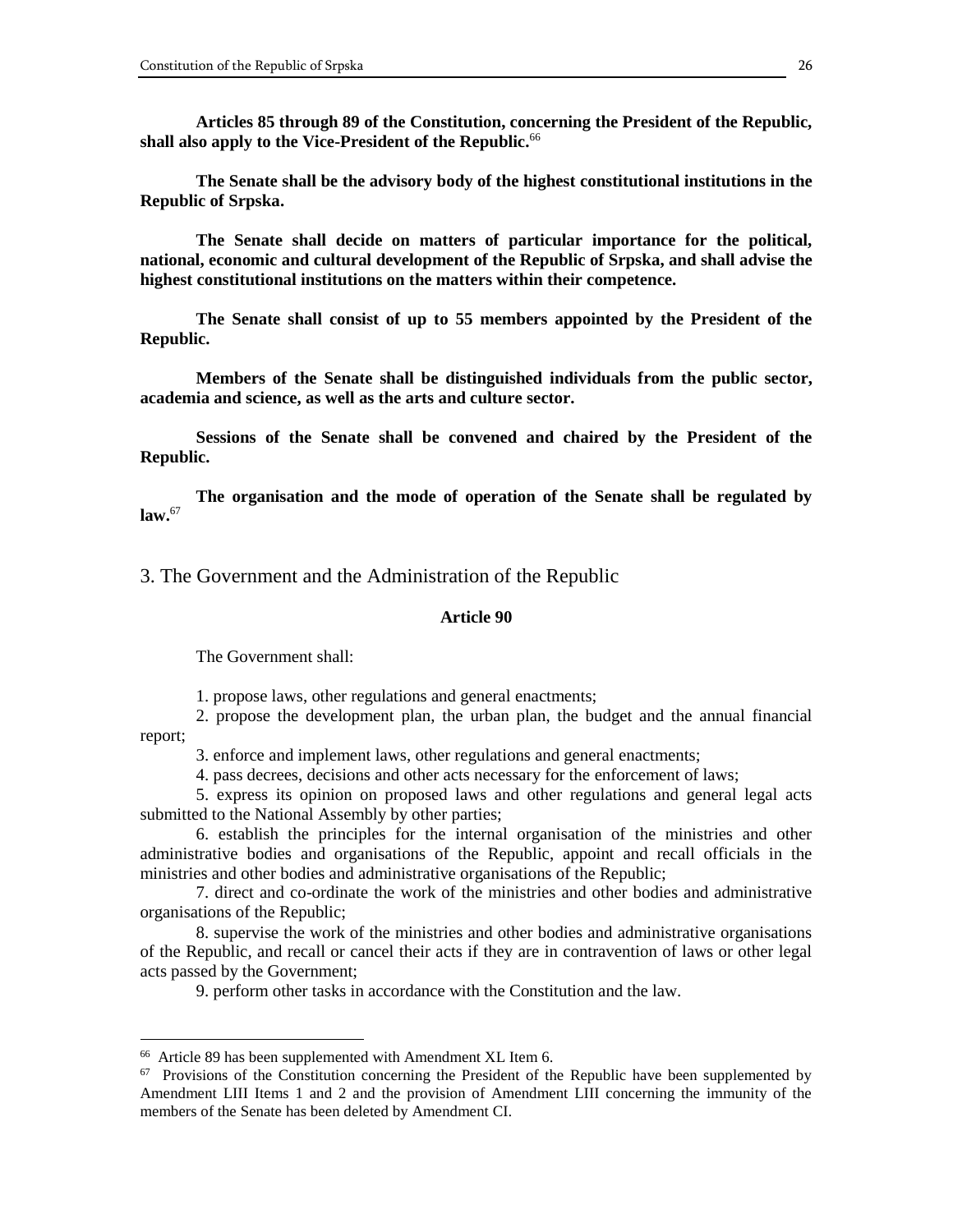### **The Government shall decide on establishing representative missions of the Republic in foreign countries.**<sup>68</sup>

#### Article 91

The Government shall be elected for a term of four years.

A new Government shall be elected each time a new National Assembly is elected.

# **Article 92**

The Government is composed of the Prime Minister, Deputy Prime Ministers and ministers.

**A National Assembly member who has been nominated for the president or vicepresident of the Government, or for a minister, may not participate in the election of the Government, whereas a member who has been appointed to any of the above posts may not participate in the vote of no confidence in the Government, or in the vote deciding his or her own dismissal or a report submitted by the Government or the ministry he or she runs.**<sup>69</sup>

**The Prime Minister and Deputy Prime Ministers of the Government may not be elected from the ranks of the same constituent people.**

**Following the implementation of Annex 7, at least 15% of the members of the Government must be from the ranks of one constituent people. At least 35% of the members of the Government must be from the ranks two constituent peoples. At least one member of the Government must be from the ranks of Others.**

**In the transitional period until the full implementation of Annex 7, the Government of the Republic of Srpska (the Prime Minister and 16 ministers) shall consist of 8 Serb ministers, 5 Bosniak ministers and 3 Croat ministers. One minister representing Others may be appointed by the Prime Minister from the ranks of the largest national constituency.**

**The Government shall have a Prime Minister and two Deputy Prime Ministers, elected from among the ministers of the Government and each representing a different constituent people.** <sup>70</sup>

#### Article 93

The candidate for Prime Minister shall present the Government's programme to the National Assembly and propose the Government's composition.

<sup>&</sup>lt;sup>68</sup> Article 90 of the Constitution has been supplemented by Amendment XLI Item 1 and the words "*diplomatic, consular and other*" have been deleted by Amendment LXII.

 $69$  Article 92 Paragraph 2 of the Constitution has been replaced by Amendment XLI Item 2.

 $70$  Article 92 of the Constitution has been supplemented with Amendment LXXXIV.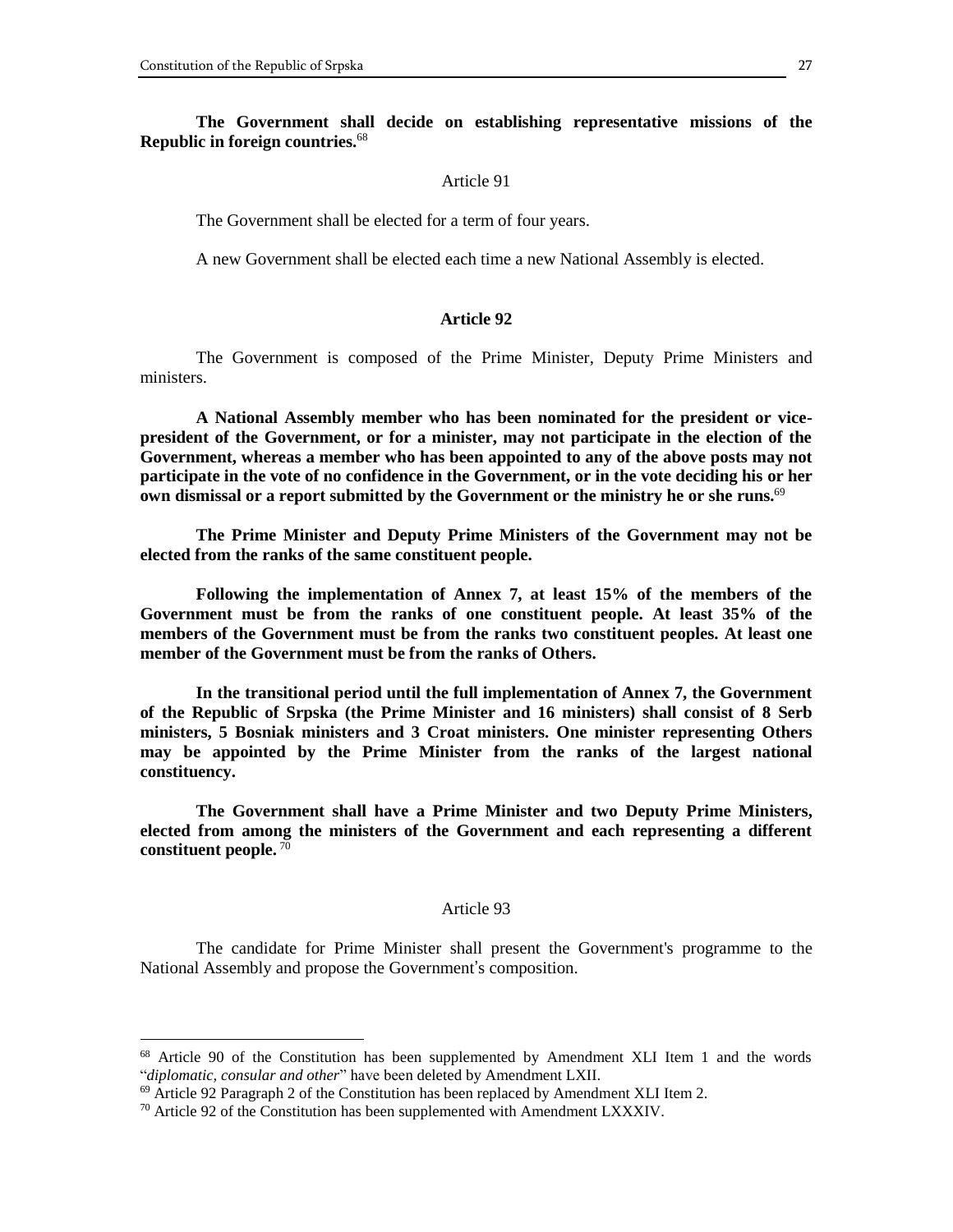The Government shall be elected by a majority vote of all the National Assembly members.

#### **Article 94**

The Government and its members shall be accountable to the National Assembly.

The National Assembly may pass a vote of no confidence in the Government.

The proposal to express a vote of no confidence in the Government may be submitted by at least 20 members.

The Government itself may ask for a vote of confidence to be expressed by the National Assembly.

The Prime Minister may propose to the National Assembly to dismiss a member of the Government.

The dismissal of the Government or any of its members shall be decided by a majority vote of all members.

The Government or any of its members may submit a resignation to the National Assembly.

The resignation or dismissal of the Prime Minister shall entail the resignation of the entire Government.

The Government which has been passed a vote of no confidence, which has resigned, or whose mandate has terminated due to the National Assembly being dissolved, shall remain in office until a new Government is elected.

**The President of the Republic shall propose a candidate for the Prime Minister within 10 days of the Government's resignation being accepted, the vote of no confidence being expressed or the mandate of the previous Government being terminated due to the National Assembly being dissolved. The new Government must be elected no later than 40 days after the candidate for the new Prime Minister was nominated.**

**During the term of the Government, the Prime Minister, upon hearing the opinion of the President of the Republic and the Speaker of the National Assembly, may change the composition of the Government, of which he or she shall inform the National Assembly.**

**If the President of the Republic assesses that a crisis has arisen in the functioning of the Government, he or she may request, upon the initiative of at least 20 members and upon hearing the opinion of the Speaker of the National Assembly and the Prime Minister, the resignation of the President of the Government. Should the Prime Minister refuse to resign, the President of the Republic may dismiss him or her.**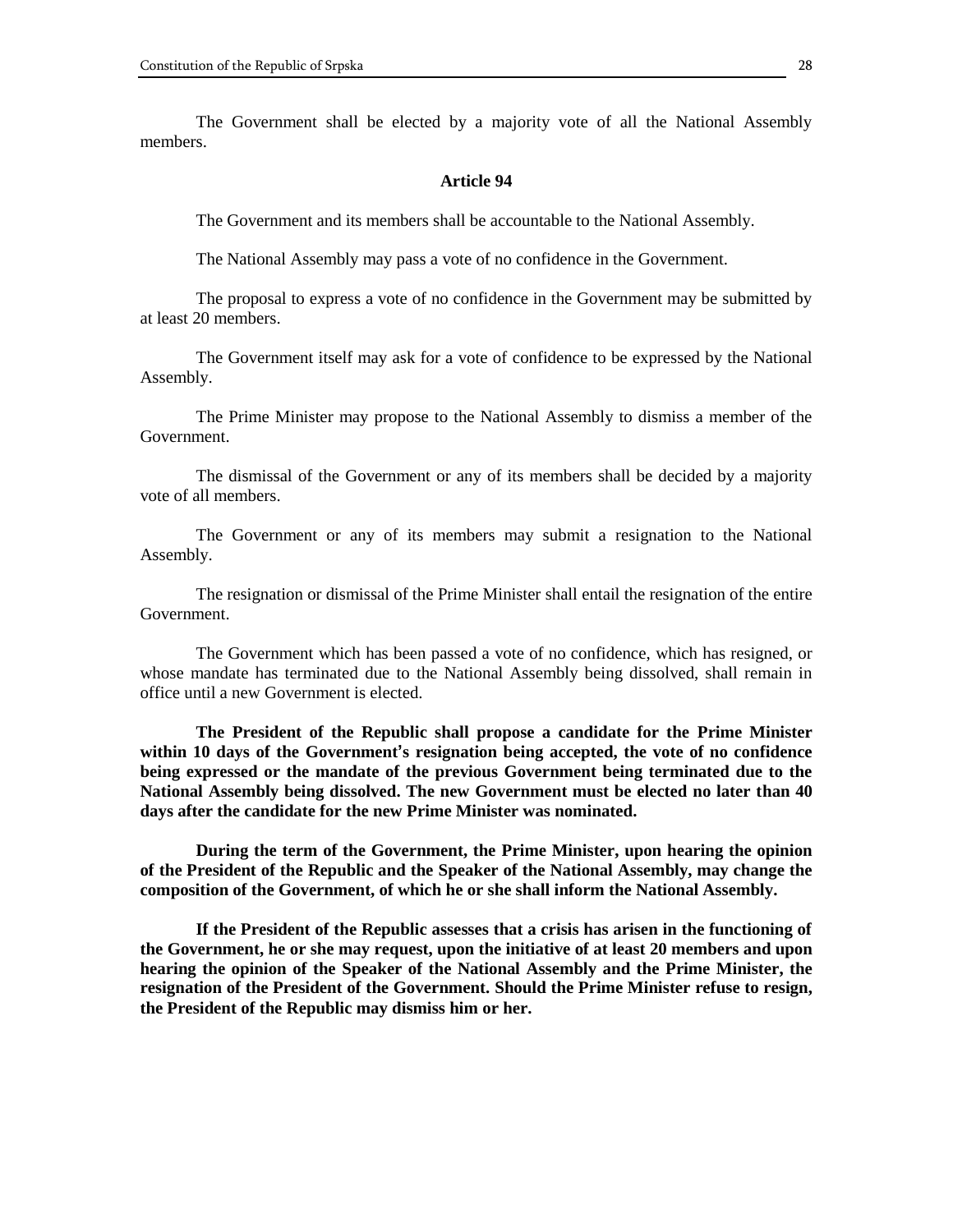**During a state of war or immediate threat of war, the National Assembly may pass a vote of no confidence in the Government by a majority vote in a session attended by the majority of members.** 71

#### **Article 95**

(Article 95 has been deleted by Amendment CII)

# Article 96

The organisation and mode of operation of the Government shall be regulated by law.

### **Article 97**

The affairs of state administration shall be conducted by ministries and other Republic administrative bodies.

The ministries and other Republic administrative bodies shall implement laws and other regulations and general enactments of the National Assembly and the Government, as well as the acts of the President of the Republic, and shall decide on administrative matters, perform administrative supervision and attend to other administrative business as provided by law.

The ministries and other republican administrative bodies shall be independent in exercising their competences provided by the Constitution and law.

Certain administrative powers may be entrusted by law to enterprises and other organisations.

**The constituent peoples and the group of Others shall be proportionally represented in the public institutions in the Republic of Srpska.**

**As a constitutional principle, such proportionate representation shall be based on the 1991 census until Annex 7 is fully implemented, in accordance with the Bosnia and Herzegovina Civil Service Act. This general principle shall be further regulated by specific legislation of the Entities. Such legislation shall include specific timelines and shall regulate the aforementioned principle in line with the regional ethnic structure in the Entities.**

**The "public institutions" are the ministries in the Government of the Republic of Srpska, municipal governments, district courts and municipal courts in the Republic of Srpska.** 72

4. The National Bank

 $\overline{a}$ 

#### **Article 98**

<sup>&</sup>lt;sup>71</sup> Article 94 of the Constitution has been supplemented with Amendment XLI Items 3, 4 and 5.

 $72$  Article 97 of the Constitution has been supplemented with Amendment LXXXV.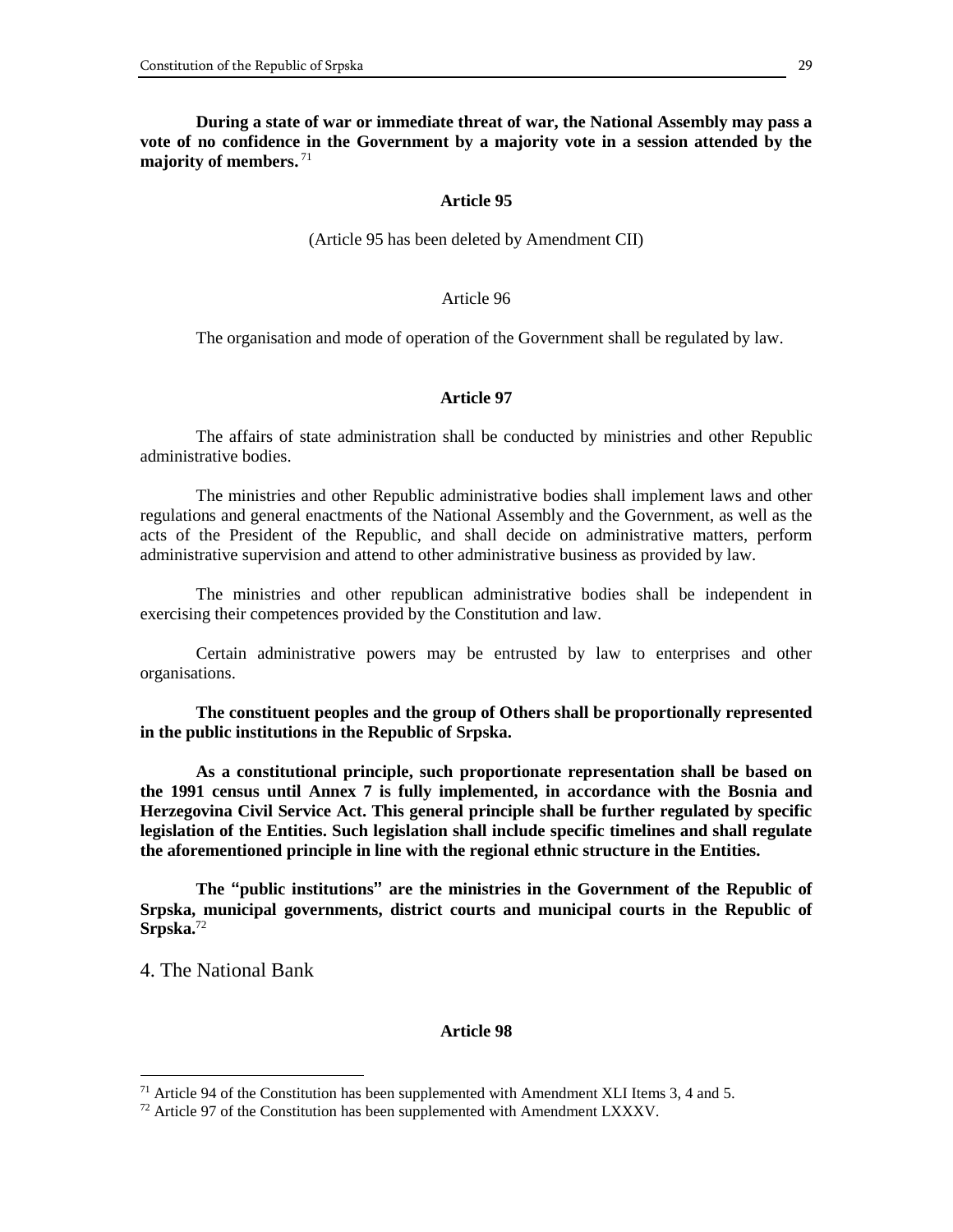(Article 98 has been deleted by Amendment LXXXVI)

# 5. Public Finance Management and Control Agency

# **Article 99**

(Article 99 has been deleted by Amendment LXXXVII)

# **VI. TERRITORIAL ORGANISATION**

# Article 100

The territorial organisation of the Republic shall be regulated by law.

# **Article 101**

(Article 101 has been deleted by Amendment XXXII)

# Article 102

The municipality, through its bodies and in accordance with the law, shall:

1. adopt a development programme, an urban plan, a budget and an annual financial report,

2. regulate and ensure the provision of municipal services;

3. regulate and provide for the use of urban development land and business premises,

4. be responsible for the construction, maintenance and use of the local roads and streets and other public infrastructure and facilities of municipal interest,

5. provide for the specific needs of citizens in the areas of culture, education, health and social welfare, physical culture, public information, arts and crafts, tourism and catering, protection of environment, and other areas,

6. execute laws and other regulations and general enactments of the Republic whose execution is entrusted to the municipality, provide for the execution of regulations and acts of the municipality,

7. establish bodies, organisations, and services to meet the needs of the municipality and regulate their organisation and work,

8. attend to other business as established by the Constitution, the law and the statute of the municipality.

The system of local government shall be regulated by law.

A law may entrust the performance of local government tasks to the city.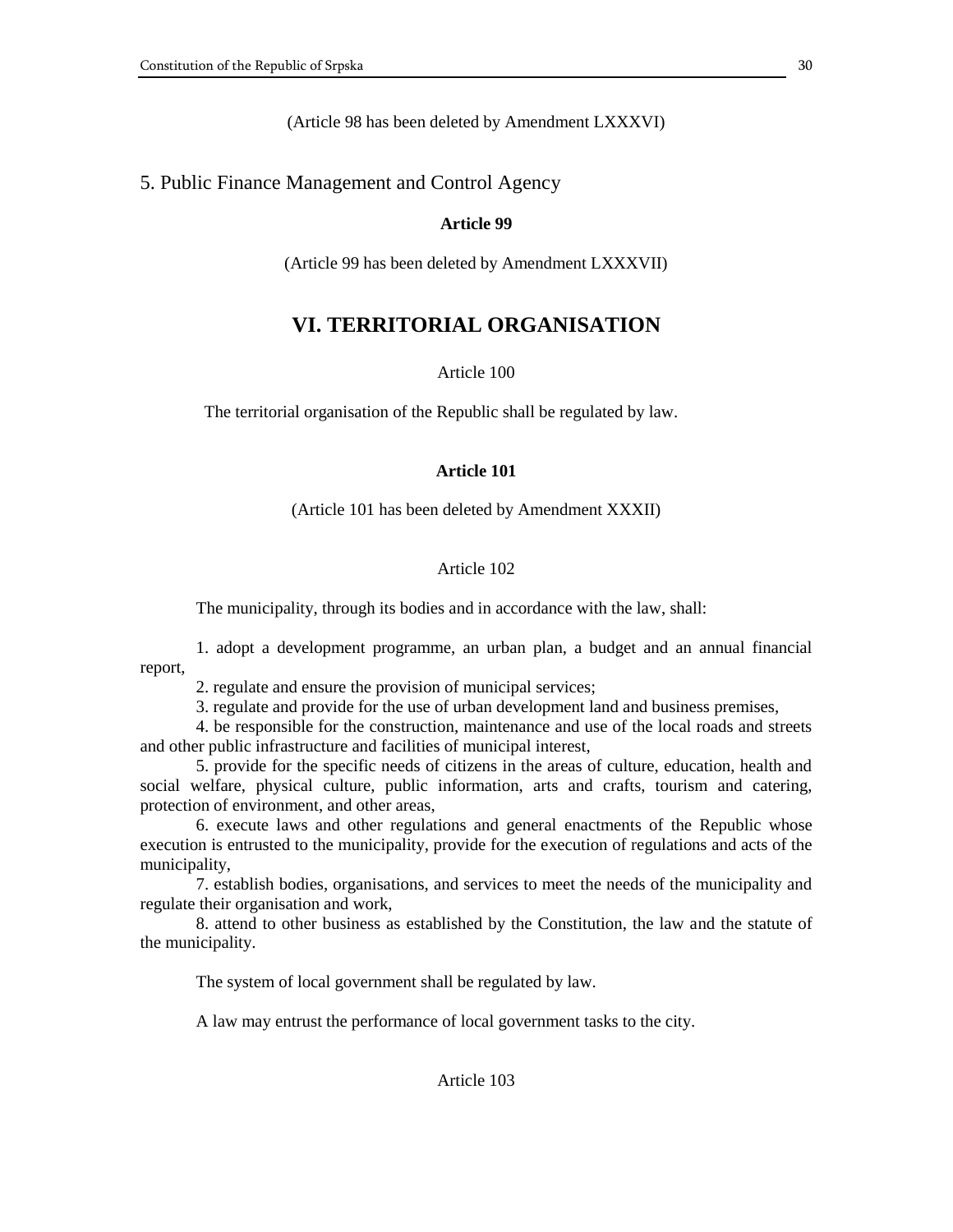$\overline{a}$ 

 The city and the municipality shall be entitled to revenues determined by law and shall be provided with the funding for the performance of their duties.

# **VII. DEFENCE**

#### **Article 104**<sup>73</sup>

 **All citizens shall have the right and duty to defend and protect the territory and constitutional order of Bosnia and Herzegovina and the Republic of Srpska.**

# **Article 105**

(Article 105 has been deleted by Amendment CXVIII)

# **Article 106**

(Article 106 has been deleted by Amendment CXIX)

#### **Article 107**

(Article 107 has been deleted by Amendment CXIII)

# **VIII. CONSTITUTIONALITY AND LEGALITY**

#### Article 108

 Laws, statutes, other regulations and general legal acts must conform to the Constitution.

Regulations and general legal acts must conform to the law.

#### Article 109

 Laws and other regulations and general legal acts shall come into force no earlier than eight days from the day of publication, unless, for particularly justified reasons, it is provided that they come into force earlier.

 Prior to coming into force, laws, other regulations and general enactments of state authority must be published in an official gazette.

 $73$  Article 104 of the Constitution has been replaced by Amendment CX; Paragraph 2 thereof has been deleted by Amendment CXVII.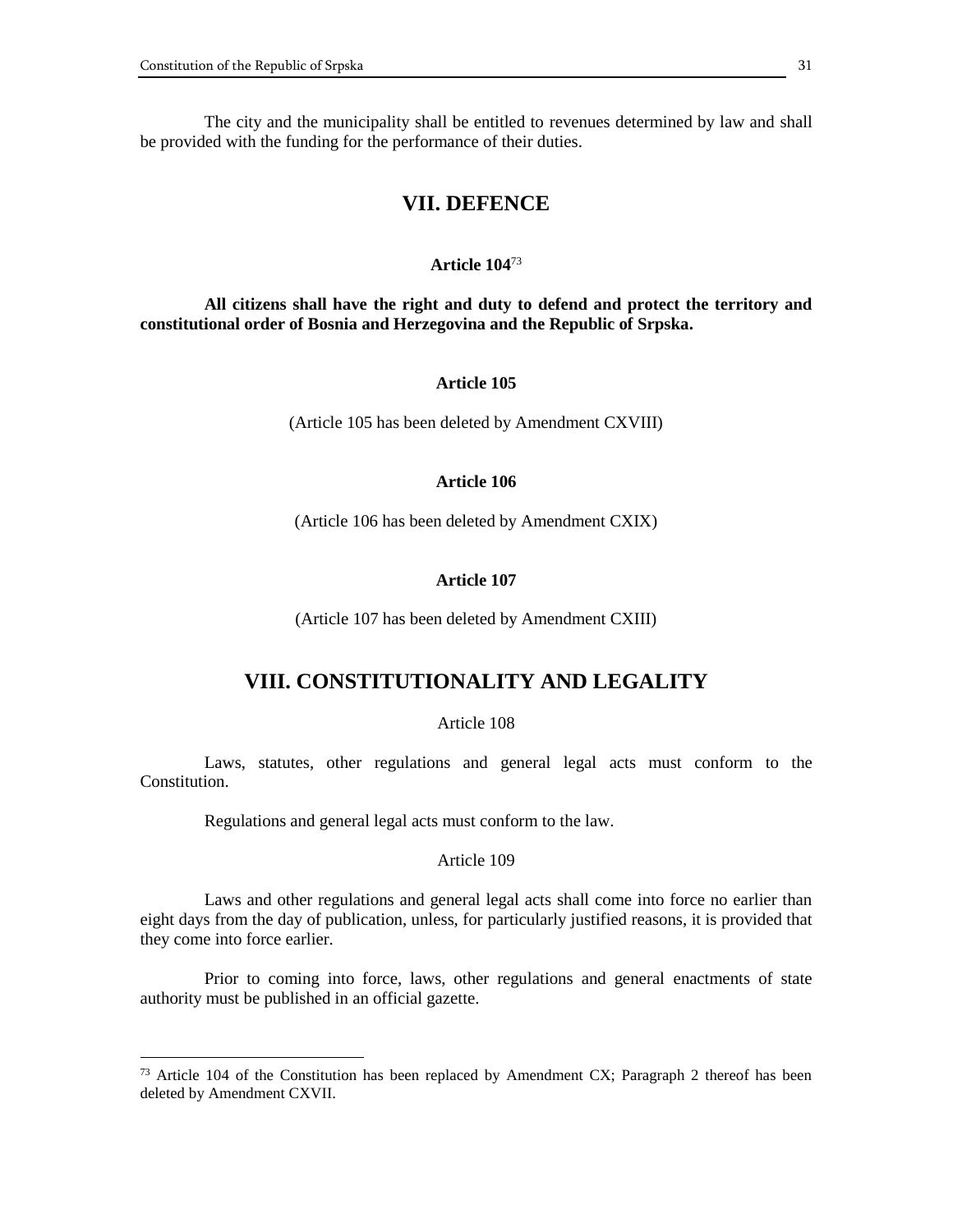Laws, other regulations and general enactments shall have no retroactive effect.

If so required by public interest as established in the procedure of passing the law, it may be provided solely by law that some of its provisions shall have a retroactive effect.

Punishable offences and punishments for their perpetration shall be determined by law and/or other regulation which was in force at the time the offence was committed, unless a later law or regulation is more favourable for the offender.

#### Article 111

State bodies and organisations exercising public authority may in individual cases decide on rights and duties of citizens or apply coercive measures and restrictions only in a procedure prescribed by law, in which everyone is provided with the opportunity to defend their rights and interests, to appeal against the issued act, or apply any other legal remedy provided by law.

# Article 112

Everyone shall be guaranteed the right to use his or her own language and be informed of the facts in his or her own language in the proceedings before a court, state authority or organisation, which, while exercising public powers, rules on his or her rights and duties.

# Article 113

An appeal may be lodged with a relevant body against an act issued by a judicial, administrative or other state authority, or by an agency or organisation exercising public powers in the first instance.

Exceptionally, an appeal may be denied by law if the right to legal remedy and protection of legality have been otherwise provided.

The legality of finally-binding individual acts by which state bodies and organisations exercising public powers decide on rights and duties, shall be decided upon by a court of law in the administrative dispute proceedings, unless other judicial protection has been provided.

Exceptionally, in certain administrative matters the administrative dispute proceedings may be excluded by law.

#### Article 114

Prior to the Constitutional Court's decision, the Government of the Republic shall have the right to suspend the enforcement of a regulation or a legal act which it deems to be unconstitutional or illegal.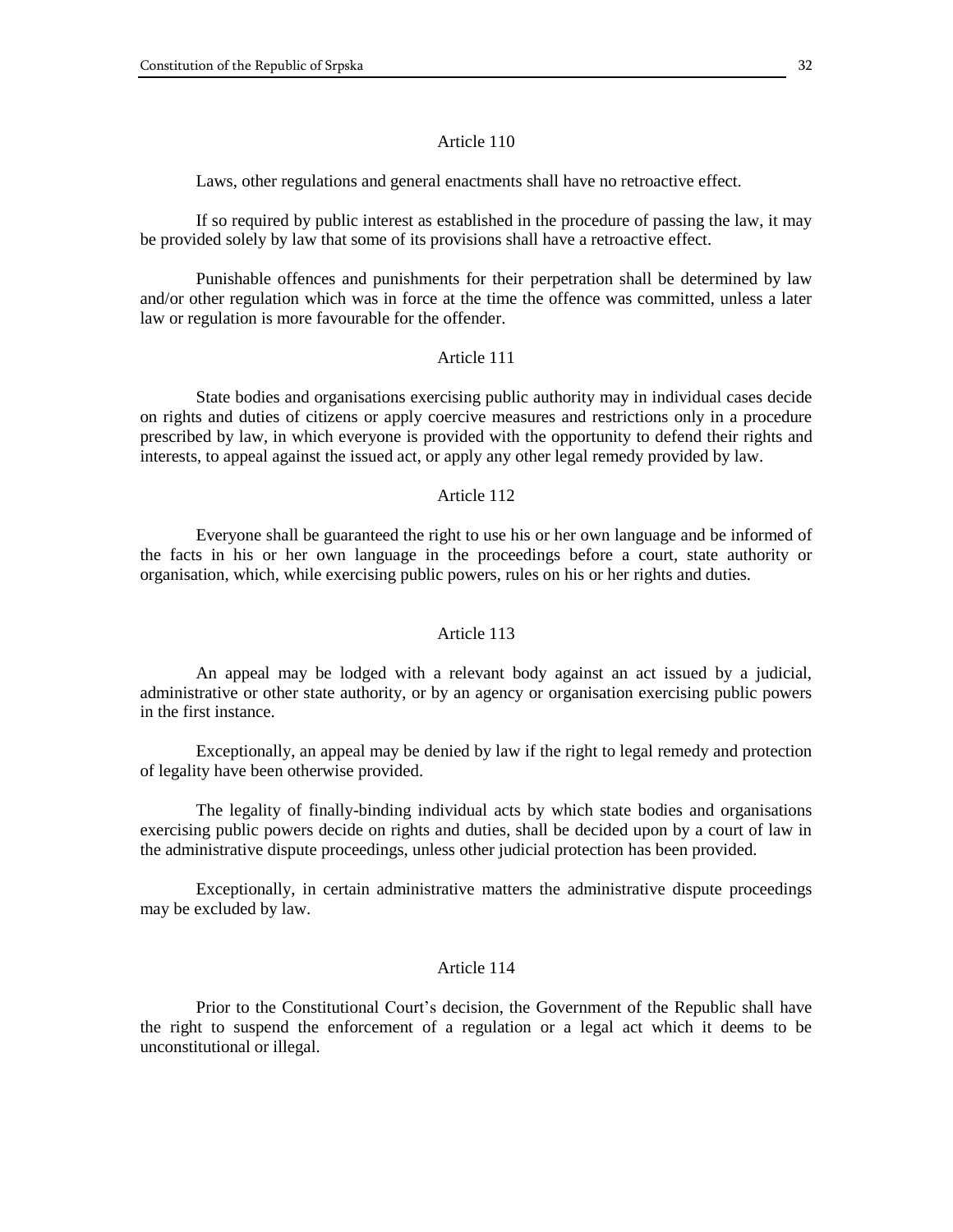The Republic shall have the right and duty to enforce laws and other regulations directly through the Republic's bodies, should the agencies and organisations in the Republic fail to enforce them.

# **IX. THE CONSTITUTIONAL COURT**

#### **Article 115**

The Constitutional Court shall decide on:

1. the conformity of laws, other regulations and general legal acts with the Constitution;

2. the conformity of regulations and general enactments with the law;

3. conflicts of jurisdiction among the bearers of legislative, executive and judicial power;

4. conflicts of jurisdiction among the bodies of the Republic, the city and the municipality

74;

 $\overline{a}$ 

5. the conformity of programmes, statutes and other general acts of political organisations with the Constitution and the law.

**The Constitutional Court shall monitor events of interest for the enforcement of constitutionality and legality, report on the status and problems in this area to the highest constitutional bodies of the Republic, and convey its opinion and propose laws and measures to ensure constitutionality and legality and the protection of freedoms and rights of citizens, organisations and communities.**

**The Constitutional Court may assess the constitutionality of laws, as well as the constitutionality and legality of regulations and general legal acts which are no longer in force, provided that the assessment is initiated not more than one year after the termination of their validity.**<sup>75</sup>

**The Constitutional Court shall decide on:**

**(1) the conformity of laws, other regulations and general enactments of the National Assembly with the provisions of the Constitution concerning the vital national interests of the constituent peoples.**<sup>76</sup>

**The Constitutional Court shall decide on matters concerning immunity, stemming from the laws regulating immunity in the Republic of Srpska.** 77

# **Article 116**<sup>78</sup>

**The Constitutional Court shall have nine judges.**<sup>79</sup>

<sup>74</sup> In Article 115 Paragraph 1 Item 4 of the Constitution, the word "*areas*" has been deleted by Amendment XLIII Item 3.

 $75$  Article 115 Paragraph 1 of the Constitution has been supplemented with Amendment XLII Items 1 and 2.

<sup>&</sup>lt;sup>76</sup> Article 115 Paragraph 2 of the Constitution has been amended by Amendment LXXXVIII.

 $77$  Article 115 of the Constitution has been supplemented with Amendment CIII.

 $^{78}$  Article 116 Paragraphs 1, 2 and 3 of the Constitution have been deleted by Amendment CXX.

<sup>&</sup>lt;sup>79</sup> Article 116 of the Constitution has been supplemented with Amendment LXXXVIII Item 2, where the word "*maximum*" has been deleted by Amendment XCCI.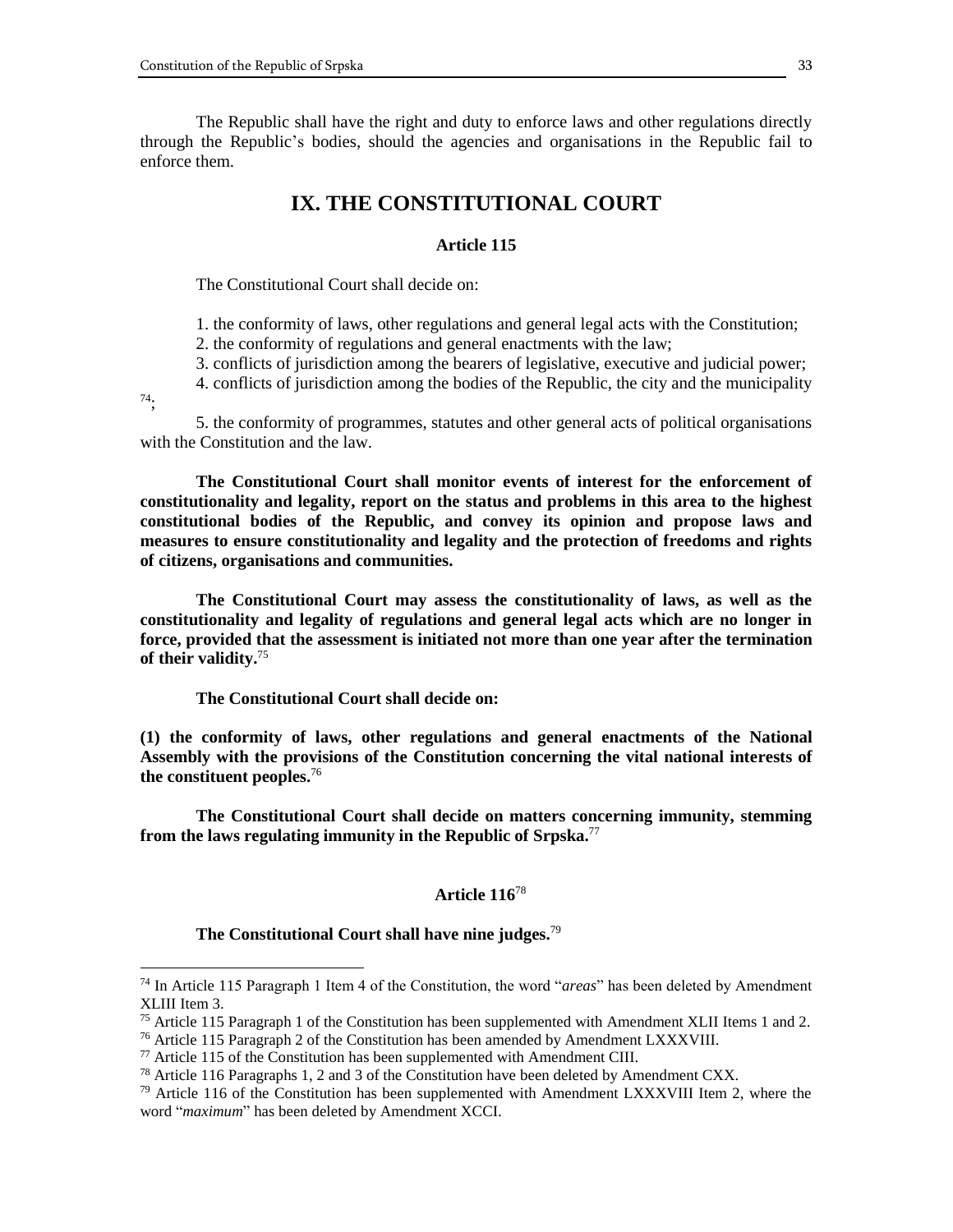**The Council for the Protection of Vital Interests shall be established within the Constitutional Court of the Republic of Srpska to decide on matters of vital national interests according to the procedure described in Amendment LXXXII. The Council shall decide on all matters of vital interest.**

**The Council for the Protection of Vital Interests shall be composed of seven members, of which two are from the ranks from each constituent people and one from the ranks of Others. The judges shall be elected by the National Assembly of the Republic of Srpska and the Council of Peoples.**

# **Article 117**<sup>80</sup>

A Constitutional Court judge may not perform any other public function.

**The President and the judges of the Constitutional Court shall enjoy the same immunity as National Assembly members. The Constitutional Court shall decide on such immunity.**

# **Article 118**<sup>81</sup>

A judge of the Constitutional Court shall terminate his or her office at his or her own request.

**A judge of the Constitutional Court shall be dismissed from office if he or she is convicted of a criminal offence that makes him or her unworthy of office, or due to permanent loss of capacity to perform his or her office, or due to other reasons provided by the Constitution and law.**

#### **Article 119**<sup>82</sup>

The decisions of the Constitutional Court are universally binding and enforceable **in the territory of the Republic.**

The enforcement of the Constitutional Court decisions shall be ensured by the Government.

### **Article 120**<sup>83</sup>

The proceedings before the Constitutional Court, the legal effect of its decisions and other issues regarding its organisation and work shall be regulated by law.

<sup>80</sup> Article 117 Paragraph 2 of the Constitution has been replaced by Amendment XLII Item 5.

<sup>&</sup>lt;sup>81</sup> Article 118 Paragraph 2 of the Constitution has been replaced by Amendment XLII Item 6.

<sup>82</sup> In Article 119 Paragraph 1 of the Constitution, the words "*in the territory of the Republic of Srpska*" have been added by Amendment LXIV.

<sup>&</sup>lt;sup>83</sup> Article 120 of the Constitution has been supplemented by Amendment XLII Items 3 and 4.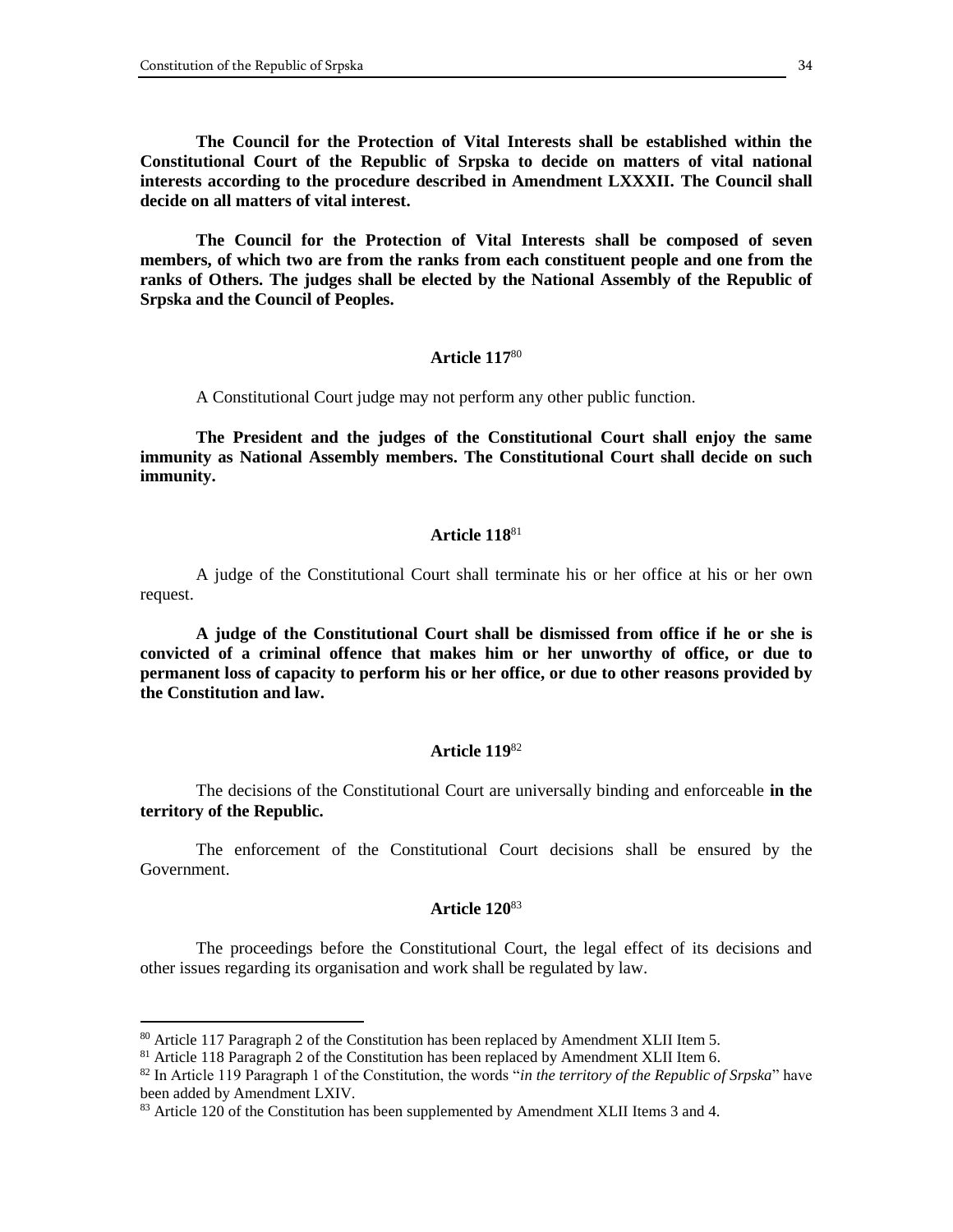**Anyone can initiate the proceedings to assess constitutionality and legality.**

**Proceedings before the Constitutional Court may, without restriction, be initiated by the President of the Republic, by the National Assembly and by the Government, while other bodies, organisations and communities may do so under conditions prescribed by law.**

**The Constitutional Court itself may initiate the proceedings to assess the constitutionality and legality.**

**When the Constitutional Court establishes that a law is not in conformity with the Constitution, or that a regulation or general enactment is not in conformity with the Constitution or the law, such law, regulation or legal act shall cease to be in effect as of the day when the Constitutional Court's decision is publicised.**

# **X. COURTS AND PUBLIC PROSECUTOR OFFICES**

# Article 121

Judicial power shall be vested in courts of law.

The courts shall be autonomous and independent and shall adjudicate on the basis of the Constitution and the laws.

The courts shall protect human rights and freedoms, rights and interests of legal entities established by law, and legality.

### **Article 121a**<sup>84</sup>

**The judiciary shall be autonomous and independent from the executive and legislative powers of the Republic of Srpska.**

**The High Judicial and Prosecutorial Council of the Republic of Srpska shall ensure the autonomy, independence, impartiality, competence and efficiency of the judiciary and the prosecutorial offices in the Republic of Srpska. The responsibilities of the High Judicial Council shall include, but shall not be limited to, the appointment, disciplinary action and dismissal of judges, except for the Constitutional Court judges, and shall also include public prosecutors and member public prosecutors in the Republic of Srpska. The composition and additional jurisdiction of the High Judicial and Prosecutorial Council shall be defined by law.**

# Article 122

The establishment, organisation and jurisdiction of courts and the proceedings before courts shall be determined by law.

# Article 123

<sup>84</sup> Article 121a has been added by Amendment XCIV.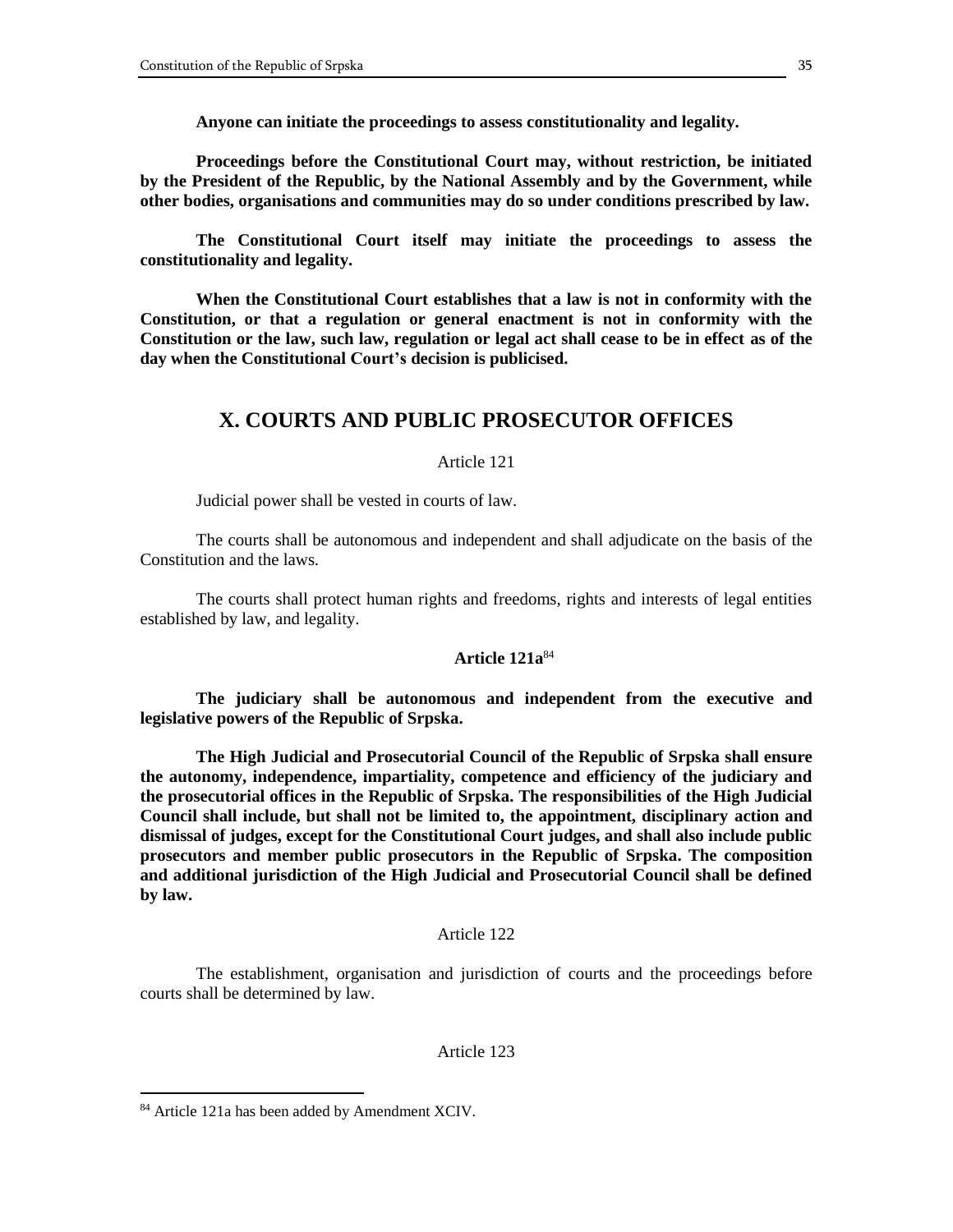The Supreme Court of the Republic shall be the highest court in the Republic and shall ensure uniform enforcement of law.

#### Article 124

Court hearings shall be public.

In exceptional cases provided by law, for the purposes of protecting the interests of the Republic, confidentiality, morals, interests of juveniles, privacy of the participants in the proceedings, and other public interests, the public may be excluded from court hearings.

#### Article 125

The court shall adjudicate via a panel of judges.

Matters to be adjudicated by a single judge shall be determined by law.

Jurors shall participate in adjudication in a manner determined by law.

A law may determine that in certain courts and on certain matters judges shall adjudicate alone.

### **Article 126**<sup>85</sup>

No one participating in an adjudication shall be held responsible **in either criminal or civil proceedings** for an opinion expressed in the passing of a judgment, nor shall anyone be detained in the proceedings instituted due to a criminal offence committed while performing judicial function without the approval of **the High Judicial and Prosecutorial Council**

### **Article 127**<sup>86</sup>

**All judges, apart from reserve judges, shall remain in office for their lifetime, unless otherwise determined by this Constitution, or unless they resign, retire or are dismissed by the High Judicial and Prosecutorial Council due to valid reasons and in accordance with the law. Exceptionally, a judge's office may be terminated due to a selection process following a court restructuring during a transitional period, as determined by the law establishing the High Judicial and Prosecutorial Council of the Republic of Srpska. The retirement age for judges shall be determined by law. The terms of office of a judge, including immunity, shall be determined by law. A judge's salary and other compensations may not be decreased during the term of his or her judicial office, except as a result of disciplinary proceedings in accordance with the law.**

**A judge may not perform a public function or pursue any form of gainful employment which is determined by law to be incompatible with the judicial function.**

<sup>&</sup>lt;sup>85</sup> Article 126 of the Constitution has been amended by Amendment XCV.

<sup>86</sup> Article 127 of the Constitution has been amended by Amendment XCVI.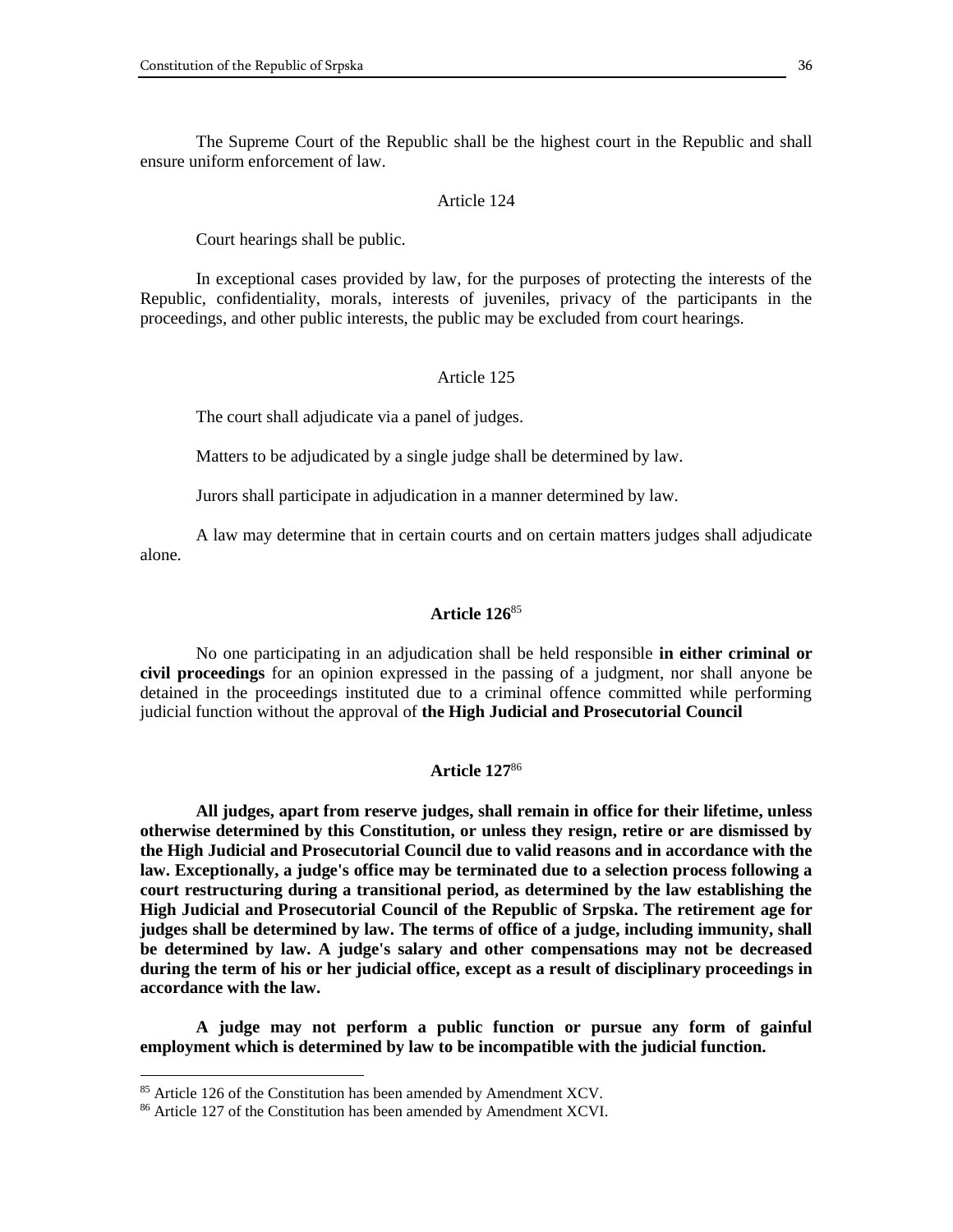The public prosecutor's office is an independent state body which prosecutes criminal offences and other legally punishable offences and applies legal measures in order to protect constitutionality and legality.

 The establishment, organisation and jurisdiction of a public prosecutor's office shall be regulated by law.

 A public prosecutor's office performs its function on the basis of the Constitution and the law.

#### **Article 129**<sup>87</sup>

**Public prosecutors and member public prosecutors shall be appointed for a term of office determined by law, unless they resign, retire or are removed by the High Judicial and Prosecutorial Council due to valid reasons and in accordance with the law. Exceptionally, the public prosecutor's and member public prosecutor's office may be terminated before the end of term due to a selection process following a restructuring of Public Prosecutors' Offices during a transitional period, as determined by the law establishing the High Judicial and Prosecutorial Council. The retirement age for public prosecutors and member public prosecutors shall be determined by law. The terms of office of public prosecutors and member public prosecutors, including immunity, shall be determined by law.**

**A public prosecutor or a member public prosecutor may not perform any function or pursue any form of gainful employment which is determined by law to be incompatible with the prosecutor's function.**

#### **Article 130**<sup>88</sup>

**Judges, court presidents, public prosecutors and member public prosecutors shall be selected, appointed, subjected to disciplinary action and dismissed by the High Judicial and Prosecutorial Council in accordance with the law.**

# Article 131

Attorneyship is an autonomous and independent practice providing legal services.

The organisation and work of attorneyship shall be regulated by law.

# **XI. AMENDING THE CONSTITUTION**

<sup>&</sup>lt;sup>87</sup> Article 129 of the Constitution has been amended by Amendment XCVII.

<sup>88</sup> Article 130 of the Constitution has been amended by Amendment XCVIII.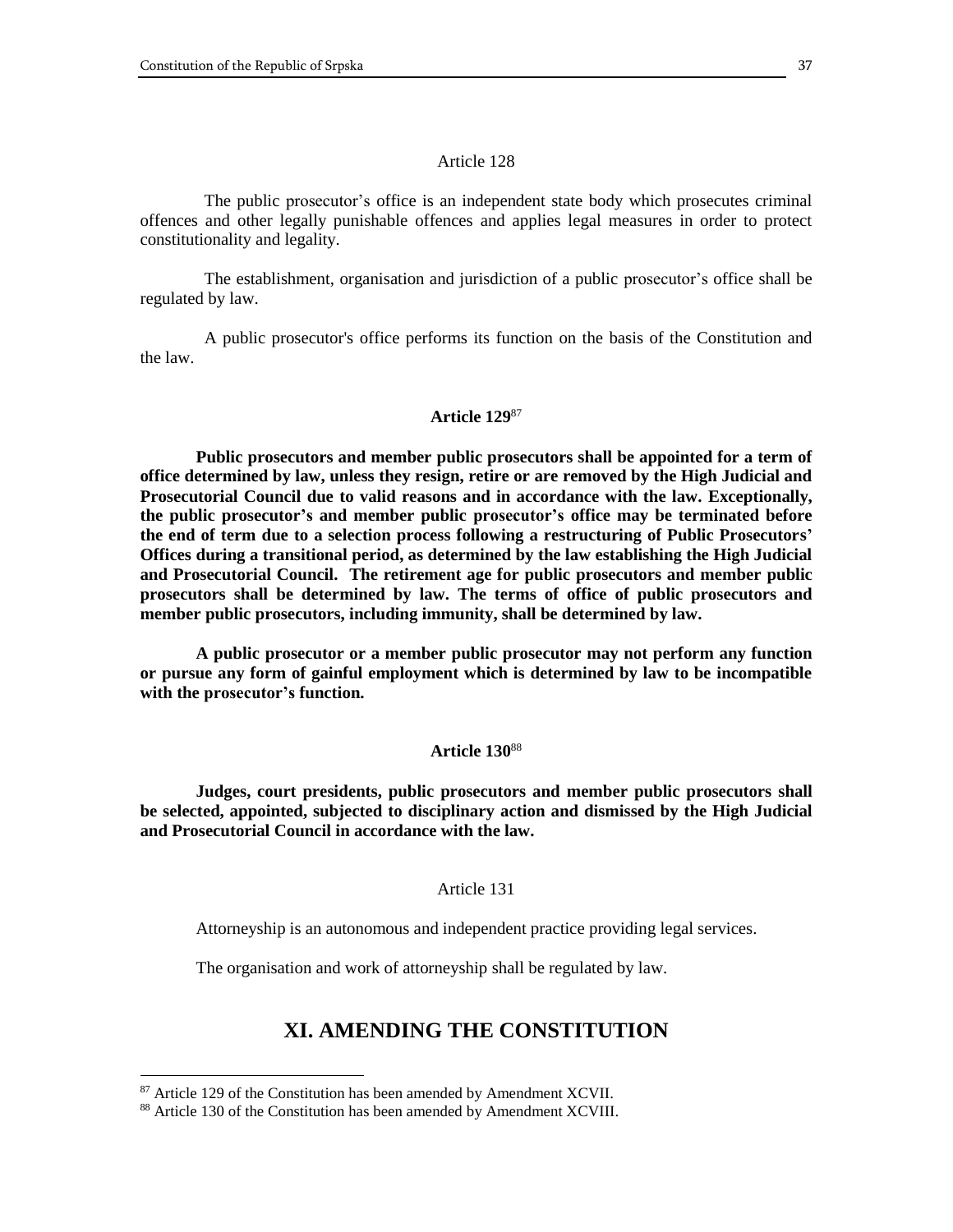A motion to initiate the procedure for amending the Constitution of the Republic may be submitted by the President of the Republic, the Government, or at least 30 members of the National Assembly.

Such motion shall be decided upon by the National Assembly by a majority vote of all the members.

### Article 133

A draft bill amending the Constitution shall be adopted by the National Assembly by a majority vote of all the members.

Such draft bill shall be submitted for public consultations.

#### Article 134

Following the public consultations on the draft bill amending the Constitution, the National Assembly's Commission for Constitutional Issues shall pass a bill proposal amending the Constitution.

#### **Article 135**<sup>89</sup>

**The bill proposal amending the Constitution shall be decided upon by the National Assembly and the Council of Peoples.**

**A constitutional amendment shall be adopted by a two-thirds majority vote of all the assembly members and by a majority vote of members representing each constituent people and Others in the Council of Peoples.**

If a constitutional amendment is not adopted, a new motion to initiate the amendment procedure may be submitted no earlier than three month after the original motion was rejected.

#### Article 136

The bill amending the Constitution shall be promulgated by the National Assembly.

### Article 137

The Constitution of the Republic may be amended by constitutional amendments.

<sup>89</sup> Article 135 Paragraphs 1 and 2 of the Constitution have been replaced by Amendment LXXXIX.